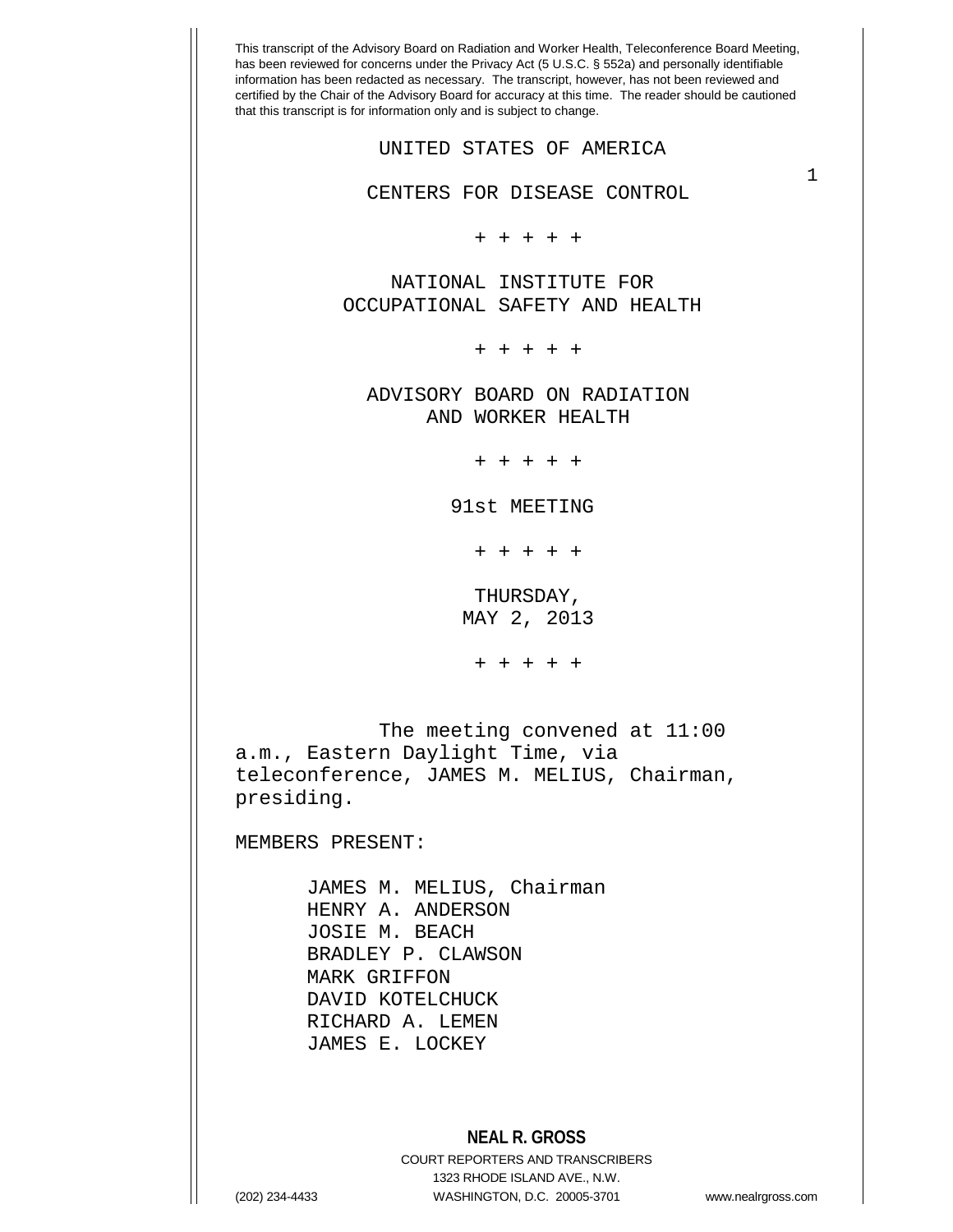# 2 MEMBERS PRESENT (Continued):

 WANDA I. MUNN DAVID B. RICHARDSON GENEVIEVE S. ROESSLER PHILLIP SCHOFIELD LORETTA R. VALERIO PAUL L. ZIEMER

 THEODORE M. KATZ, Designated Federal Official

#### **NEAL R. GROSS**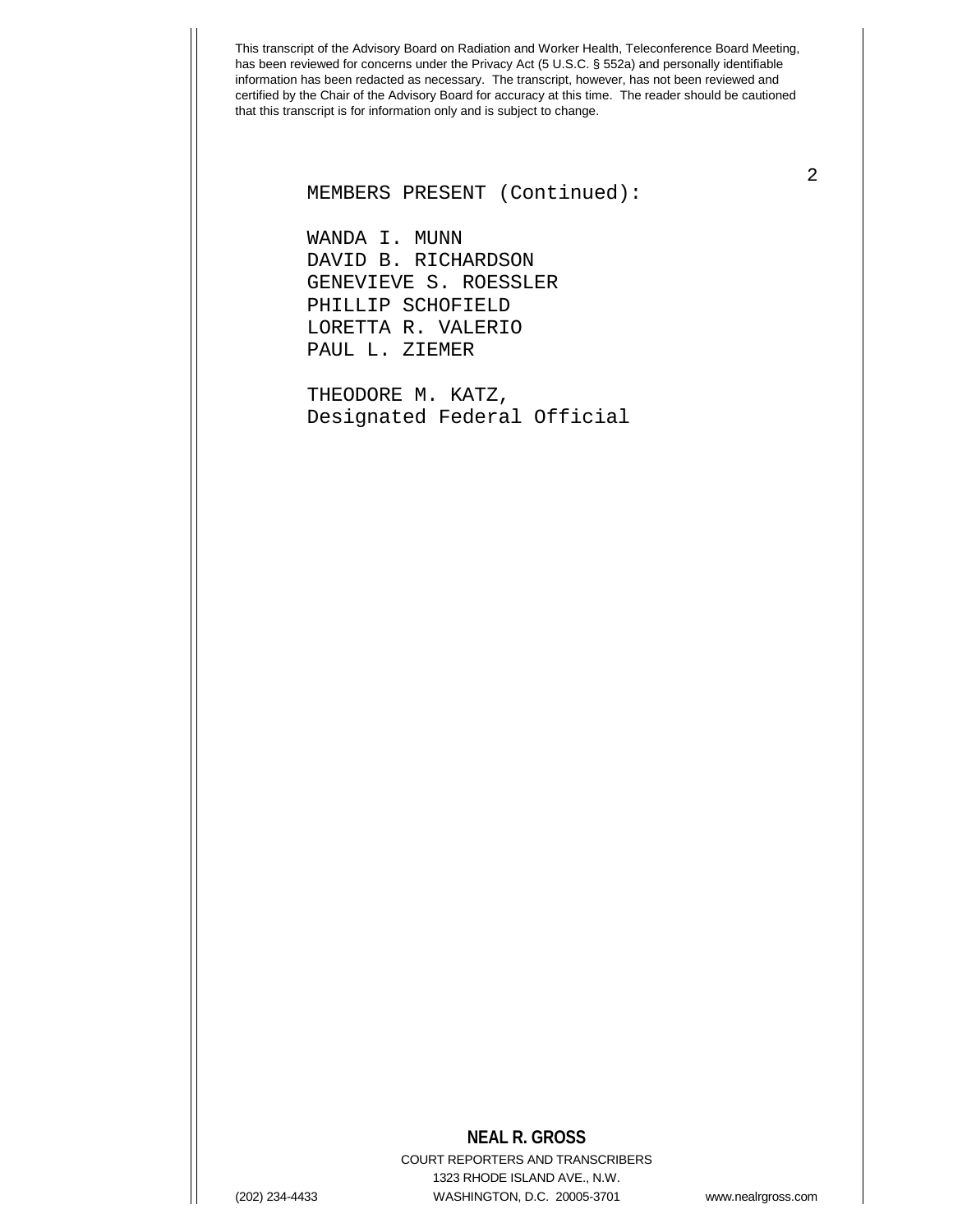REGISTERED AND/OR PUBLIC COMMENT PARTICIPANTS:

 ADAMS, NANCY, NIOSH Contractor AL-NABULSI, ISAF, DOE BARRIE, TERRIE FITZGERALD, JOE, SC&A HINNEFELD, STU, DCAS KOTSCH, JEFF, DOL MAKHIJANI, ARJUN, SC&A MAURO, JOHN, SC&A NETON, JIM, DCAS OSTROW, STEVE, SC&A RAFKY, MICHAEL, HHS RUTHERFORD, LAVON, DCAS STIVER, JOHN, SC&A

#### **NEAL R. GROSS**

COURT REPORTERS AND TRANSCRIBERS 1323 RHODE ISLAND AVE., N.W. (202) 234-4433 WASHINGTON, D.C. 20005-3701 www.nealrgross.com

3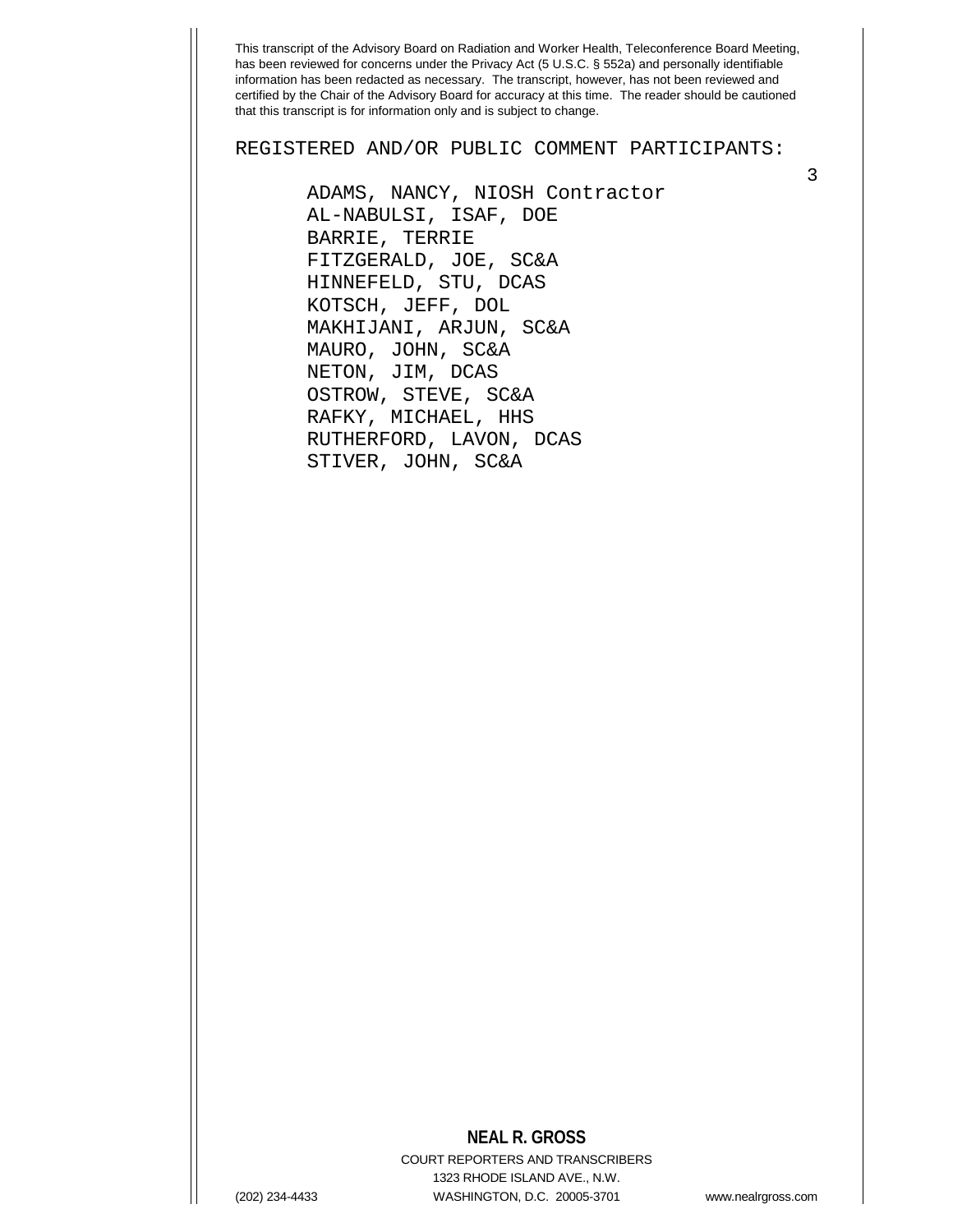This transcript of the Advisory Board on Radiation and Worker Health, Teleconference Board Meeting, has been reviewed for concerns under the Privacy Act (5 U.S.C. § 552a) and personally identifiable information has been redacted as necessary. The transcript, however, has not been reviewed and certified by the Chair of the Advisory Board for accuracy at this time. The reader should be cautioned that this transcript is for information only and is subject to change. **NEAL R. GROSS** COURT REPORTERS AND TRANSCRIBERS 1323 RHODE ISLAND AVE., N.W. (202) 234-4433 WASHINGTON, D.C. 20005-3701 www.nealrgross.com  $4$ <br>PAGE TABLE OF CONTENTS AGENDA ITEM Roll Call - Mr. Katz, DFO 4 Welcome - Dr. Melius, Chair 5 Recording Absent Members Votes from 5 March Meeting - Mr. Katz, DFO Sequestration - Mr. Hinnefeld, DCAS, 8 Mr. Katz, DFO Special Exposure Cohort (SEC) Petition 21 Status Update - Mr. Rutherford, DCAS Updates from Work Groups and 24 Subcommittees - WG/SC Chairs -Subcommittee on Procedures Review - 24 Wanda I. Munn (Chair) -Pantex Plant Working Group and 26 Fernald Work Group - Bradley P. Clawson (Chair) -TBD-6000 Work Group - 28 Paul L. Ziemer (Chair) -Subcommittee on Dose Reconstruction 29 Reviews - David Kotelchuck -Scientific Issues Work Group - 31 David B. Richardson (Chair) -Rocky Flats Plant Work Group - 31 Mark Griffon (Chair) -Brookhaven National Laboratory 33 Work Group - Josie Beach (Chair) -SEC Issues Work Group - 34 James M. Melius (Chair) -Hanford Work Group - 36 Arjun Makhijani, SC&A and James M. Melius (Chair) Board Correspondence - Dr. Melius, Chair 38 Plans for the July 2013 Board Meeting - 38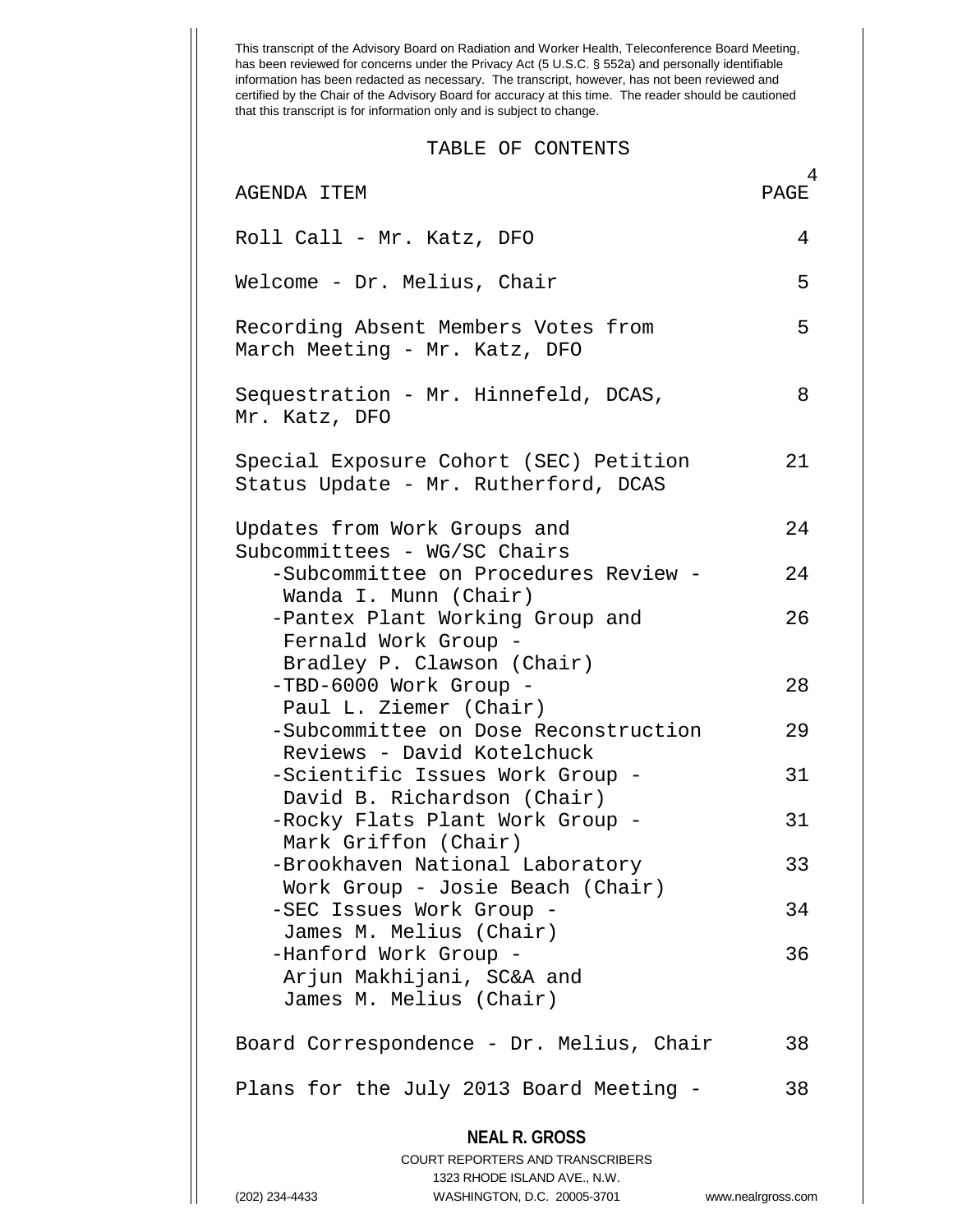All Members

5

## **NEAL R. GROSS**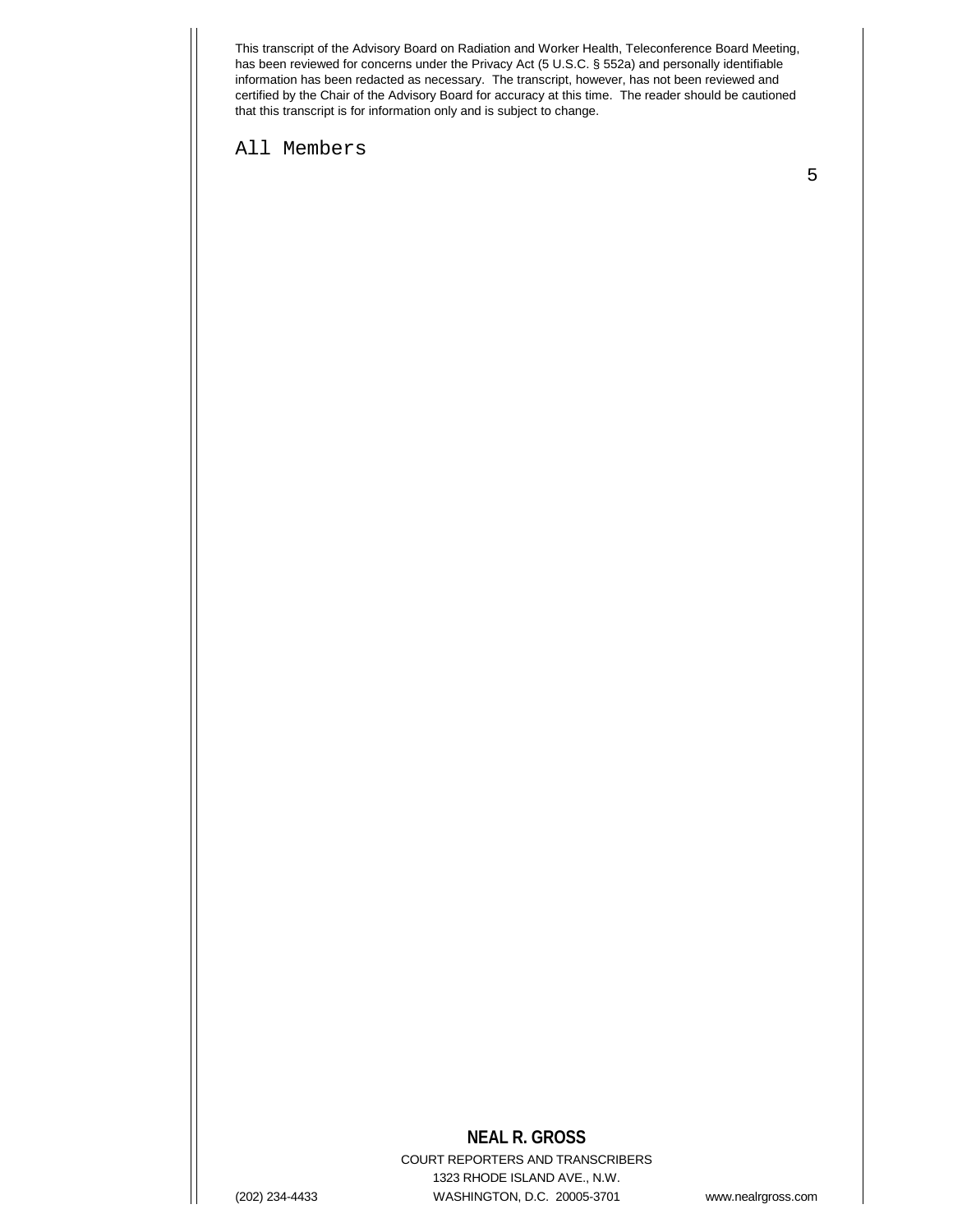### $1 \parallel$  P-R-O-C-E-E-D-I-N-G-S

 $2 \parallel$  (11:00 a.m.)

**NEAL R. GROSS** 3 || MR. KATZ: Welcome, everybody. 4 This is Advisory Board on Radiation and Worker Health teleconference. And when I joined, we had a goodly number of people. So I am guessing most of my Board Members should be 8 || on. So let's get started with roll call. We are going to just wrap up the letter for a vote we had for BNL. So that's the only site that we're really addressing 12 || specifically on the agenda. And there are no 13 || conflicts with the Board Members for that. So you can just respond with respect to preference. That's it. (Roll call.) MR. KATZ: Very good. The agenda for the meeting is posted on the NIOSH website under the Board section under Meetings for | today's date. Dr. Melius?

> COURT REPORTERS AND TRANSCRIBERS 1323 RHODE ISLAND AVE., N.W.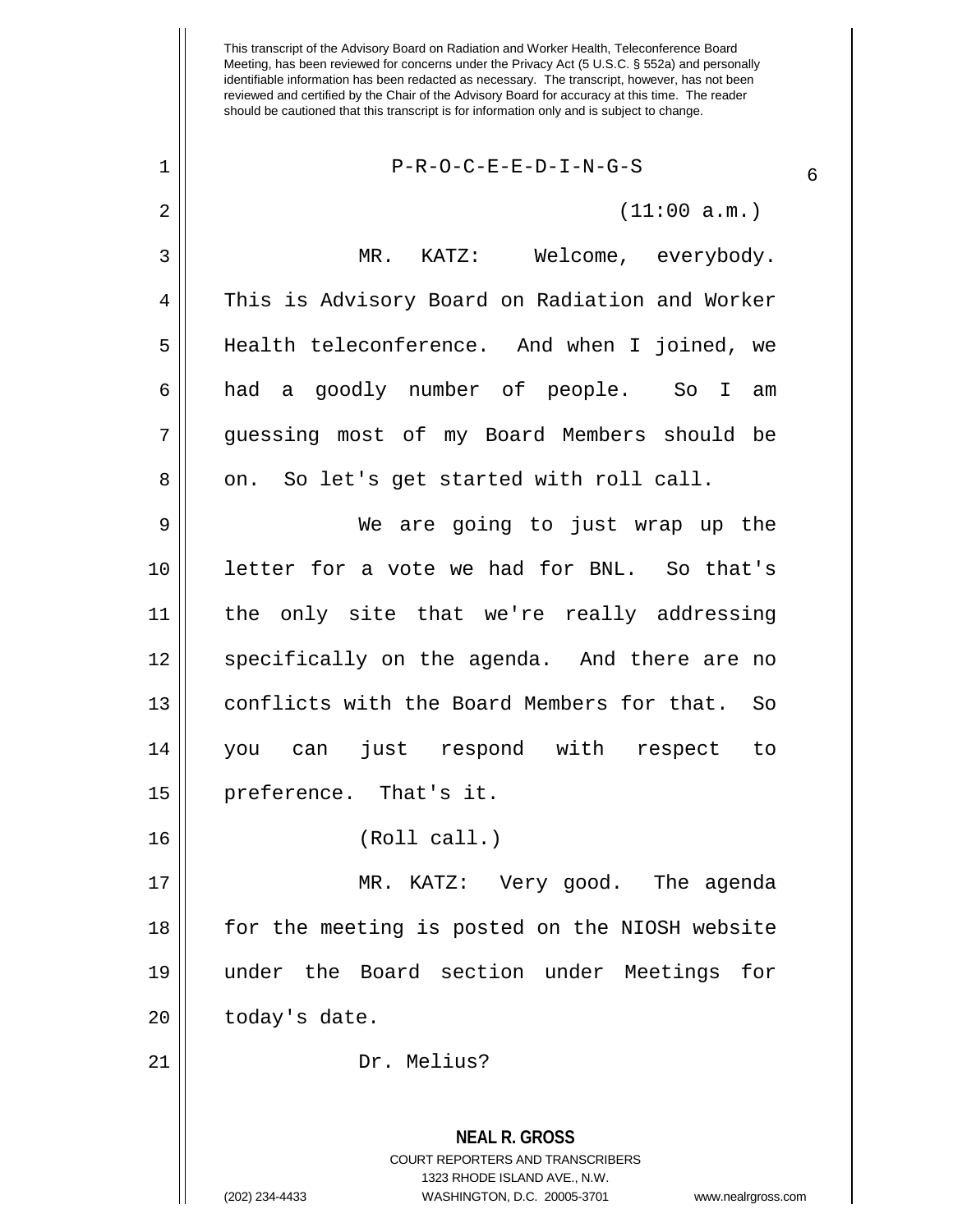| 1              | CHAIRMAN MELIUS: Okay. Welcome,<br>$\overline{7}$                                                                                                                      |
|----------------|------------------------------------------------------------------------------------------------------------------------------------------------------------------------|
| $\overline{a}$ | everybody. And I think we should have a                                                                                                                                |
| 3              | reasonably quick meeting, but let's get going.                                                                                                                         |
| $\overline{4}$ | Ted, do you want to record votes                                                                                                                                       |
| 5              | from our March meeting?                                                                                                                                                |
| 6              | MR. KATZ: Yes. Thank you.                                                                                                                                              |
| 7              | So we received -- in March, the                                                                                                                                        |
| 8              | Board voted unanimously among the Members                                                                                                                              |
| $\mathsf 9$    | present to deny adding a Class at BNL from                                                                                                                             |
| 10             | 1994 to 2007. And Mr. Griffon, Dr. Lockey,                                                                                                                             |
| 11             | and Dr. Poston were absent from that vote.                                                                                                                             |
| 12             | They have all voted since,                                                                                                                                             |
| 13             | finishing their voting on April 17th, all in                                                                                                                           |
| 14             | concurrence with the decision of the Board.                                                                                                                            |
| 15             | So it is unanimous. And we have a draft                                                                                                                                |
| 16             | letter, which we have circulated.                                                                                                                                      |
| 17             | Jim?                                                                                                                                                                   |
| 18             | CHAIRMAN MELIUS:<br>Okay. Do<br>you                                                                                                                                    |
| 19             | want me to do that now or --                                                                                                                                           |
| 20             | KATZ: Yes. I think it is<br>MR.                                                                                                                                        |
| 21             | good to just read it in the record like we do.                                                                                                                         |
|                | <b>NEAL R. GROSS</b><br><b>COURT REPORTERS AND TRANSCRIBERS</b><br>1323 RHODE ISLAND AVE., N.W.<br>(202) 234-4433<br>WASHINGTON, D.C. 20005-3701<br>www.nealrgross.com |
|                |                                                                                                                                                                        |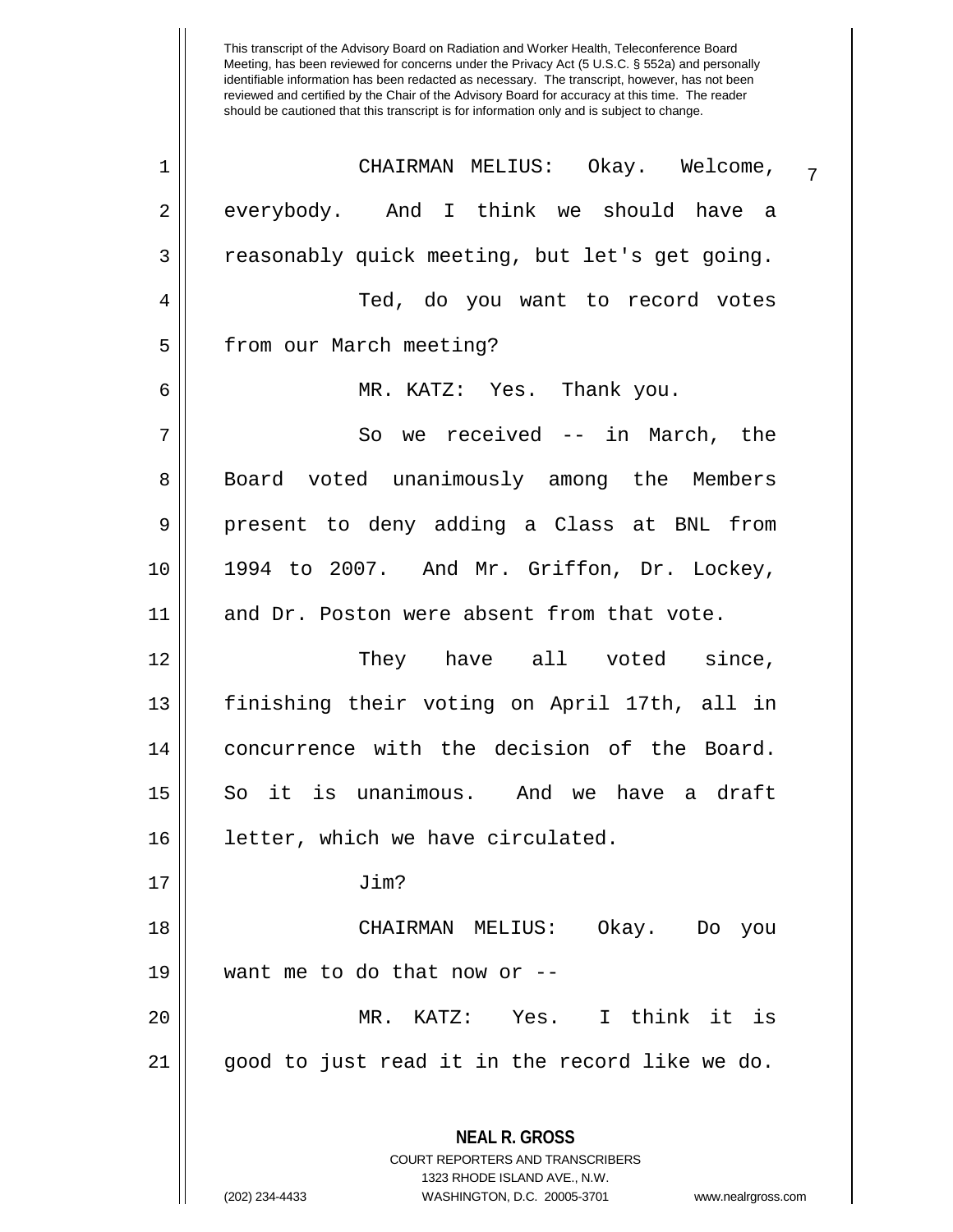| 1              | CHAIRMAN MELIUS: Okay. I will<br>8             |
|----------------|------------------------------------------------|
| $\overline{2}$ | try to do that quickly. So it's "Dear Madam    |
| 3              | Secretary: The Advisory Board on Radiation     |
| $\overline{4}$ | and Worker Health, the Board, has completed    |
| 5              | its evaluation of Special Exposure Cohort, SEC |
| $\overline{6}$ | petition 00113, concerning workers<br>at       |
| 7              | Brookhaven National Laboratory in Upton, New   |
| 8              | York under the statutory requirements          |
| 9              | established<br>by the Energy Employees         |
| 10             | Occupational Illness Compensation Program Act  |
| 11             | of 2000, incorporated into 43 CFR Section      |
| 12             | 83.13.                                         |
| 13             | "National Institute<br>for                     |
| 14             | Occupational Safety and Health, NIOSH,<br>has  |
| 15             | recommended that individual<br>dose            |
| 16             | reconstructions are feasible for all employees |
| 17             | of the Department of Energy, its predecessor   |
| 18             | agencies, and its contractors and              |
| 19             | subcontractors who worked at Brookhaven        |
| 20             | National Laboratory in Upton, New York from    |
| 21             | January 1st, 1994 to December 31st, 2007.      |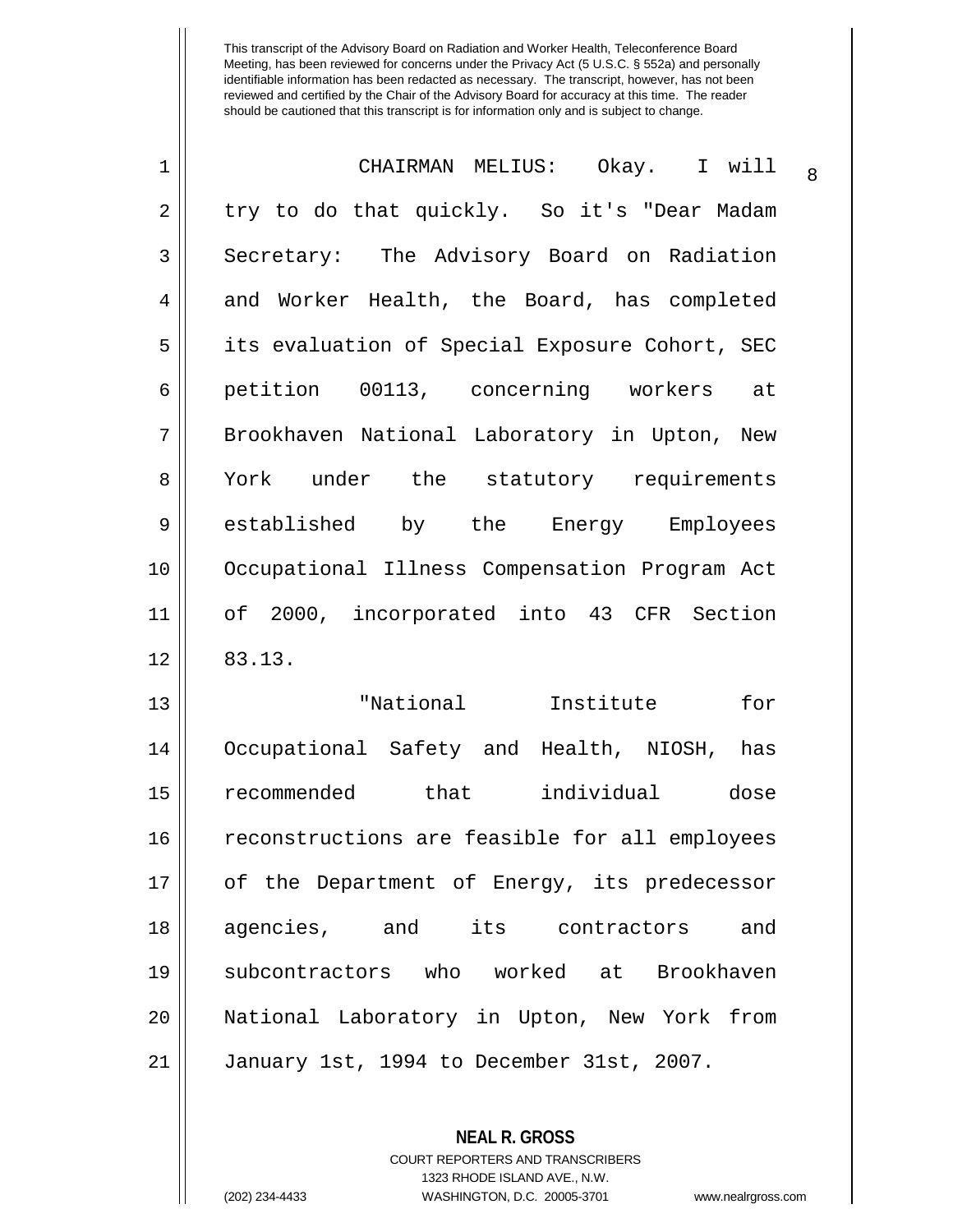| 1  | "NIOSH found that it has access to<br>$\mathsf{Q}$                                                                                                                     |
|----|------------------------------------------------------------------------------------------------------------------------------------------------------------------------|
| 2  | adequate exposure monitoring and other                                                                                                                                 |
| 3  | information necessary to do individual dose                                                                                                                            |
| 4  | reconstructions with sufficient accuracy for                                                                                                                           |
| 5  | members of this group. Therefore, a Class                                                                                                                              |
| 6  | covering this group should not be added to the                                                                                                                         |
| 7  | SEC.<br>The Board concurs with this                                                                                                                                    |
| 8  | determination.                                                                                                                                                         |
| 9  | "Based on these considerations and                                                                                                                                     |
| 10 | the discussion at the March 12th, 2013 Board                                                                                                                           |
| 11 | meeting held in Augusta, Georgia, the Board                                                                                                                            |
| 12 | recommends that this Class not be added to the                                                                                                                         |
| 13 | SEC.                                                                                                                                                                   |
| 14 | "Enclosed is the documentation                                                                                                                                         |
| 15 | from the Board meeting where this SEC Class                                                                                                                            |
| 16 | was discussed. The documentation includes the                                                                                                                          |
| 17 | copies of the petition, the NIOSH review                                                                                                                               |
| 18 | thereof, and related materials. If any of                                                                                                                              |
| 19 | these items are unavailable at this time, they                                                                                                                         |
| 20 | will follow shortly."                                                                                                                                                  |
| 21 | that<br>letter had<br>And<br>been                                                                                                                                      |
|    | <b>NEAL R. GROSS</b><br><b>COURT REPORTERS AND TRANSCRIBERS</b><br>1323 RHODE ISLAND AVE., N.W.<br>(202) 234-4433<br>WASHINGTON, D.C. 20005-3701<br>www.nealrgross.com |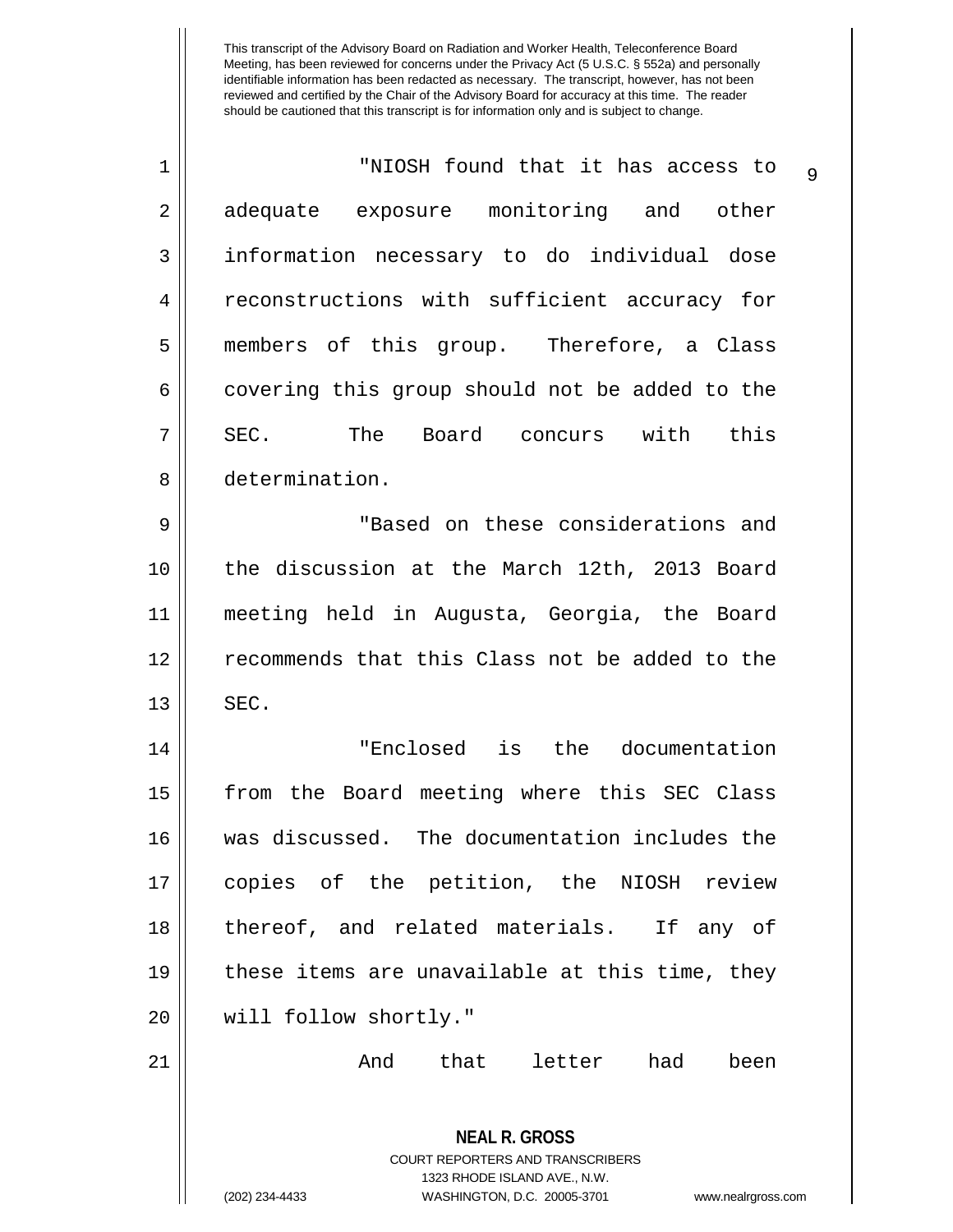**NEAL R. GROSS** COURT REPORTERS AND TRANSCRIBERS 1323 RHODE ISLAND AVE., N.W. 1  $\parallel$  circulated to everybody on the Board. And  $_{10}$  $2 \parallel$  there are no substantial comments. I think I 3 || heard back from just about everybody on the 4 || Board. So thank you all. 5 || So next we have an update from Stu  $6 \parallel$  and Ted about sequestration. 7 MR. HINNEFELD: Yes. Thank you, 8 || Dr. Melius. 9 When we were in Augusta, I think I 10 mentioned during my update that I had expected 11 to be able to tell you at that time what the 12 || impact of sequestration would be on us because 13 we are subject to the sequester. But I was 14 not able to do so because it hadn't been 15 ultimately determined. 16 Now that I know, I want to make 17 || sure I share with the Board what this will 18 mean for our program, for the short term 19 anyway. 20 || Our sequestration was on the order 21 of 8 percent, 7.9 percent, reduction in this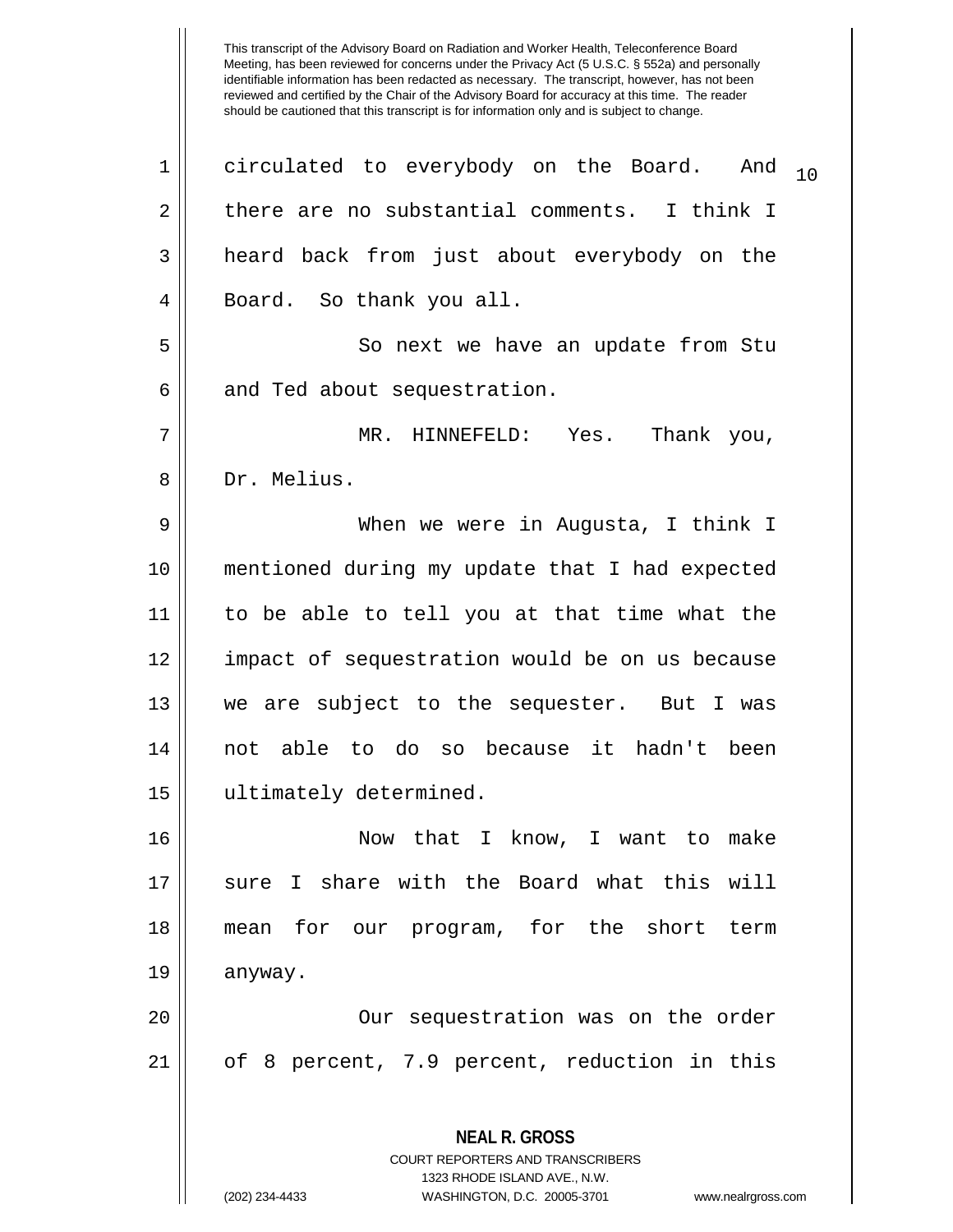$1 \parallel$  year's budget authority compared to last year.  $1 \parallel$ 2 and we learned of this around the March time 3 || frame or that's when we actively ostensibly  $4 \parallel$  start to really understand what was going to 5 be affected. 6 Now, the ORAU contract represents  $7 \parallel$  the overwhelming majority of the money that 8 || our program receives. The majority of our 9 money, probably about 70 percent of our money, 10 goes to the ORAU contract. And so the big 11 penalty here is going to fall on the ORAU 12 || contract. Some of the other costs are fixed 13 || and really not much you can do about them, 14 although we are trying to make savings in

15 | other areas and particularly in travel.

16 || One outcome of sequestration that you may have noticed is that travel is being 18 || scrutinized very hard by people above me. And we're trying very hard to cooperate and also not request a lot of travel. So the travel has been restricted, and we believe we can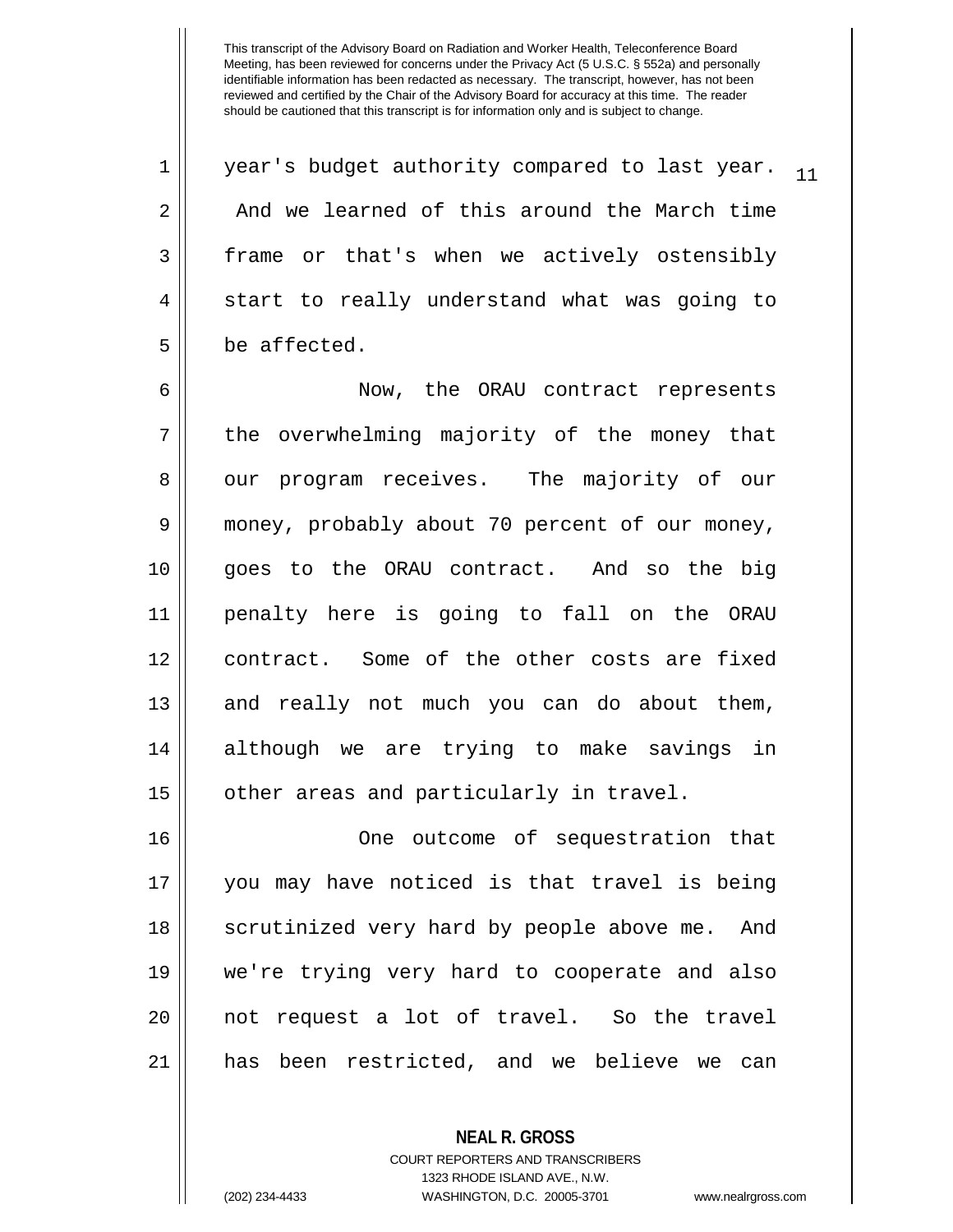| $\mathbf 1$ | save some money in travel, which would maybe<br>12 |
|-------------|----------------------------------------------------|
| 2           | lighten the burden on the contract and the         |
| 3           | work the contractor can do, but, to be honest,     |
| 4           | the amounts of money are so disparate that the     |
| 5           | amount we save in travel probably is only          |
| 6           | going to be a Band-Aid, if that.                   |
| 7           | Here is the bottom line, though.                   |
| 8           | ORAU contract is timed so that it was<br>The       |
| 9           | scheduled to end at the end of February. And       |
| 10          | a new contract was to be awarded. Well, the        |
| 11          | procurement process didn't move apace. And so      |
| 12          | a decision had been made to issue a six-month      |
| 13          | extension on the ORAU contract, which is in        |
| 14          | place.                                             |
| 15          | they're still on the<br>So<br>job.                 |
| 16          | They've got a six-month extension now that         |
| 17          | runs through October. And as part of that          |
| 18          | negotiation for the extension, they were           |
| 19          | provided with a spending rate for the next six     |
| 20          | months. It was about 20 percent less than          |
| 21          | what they spent in the last 6 months.              |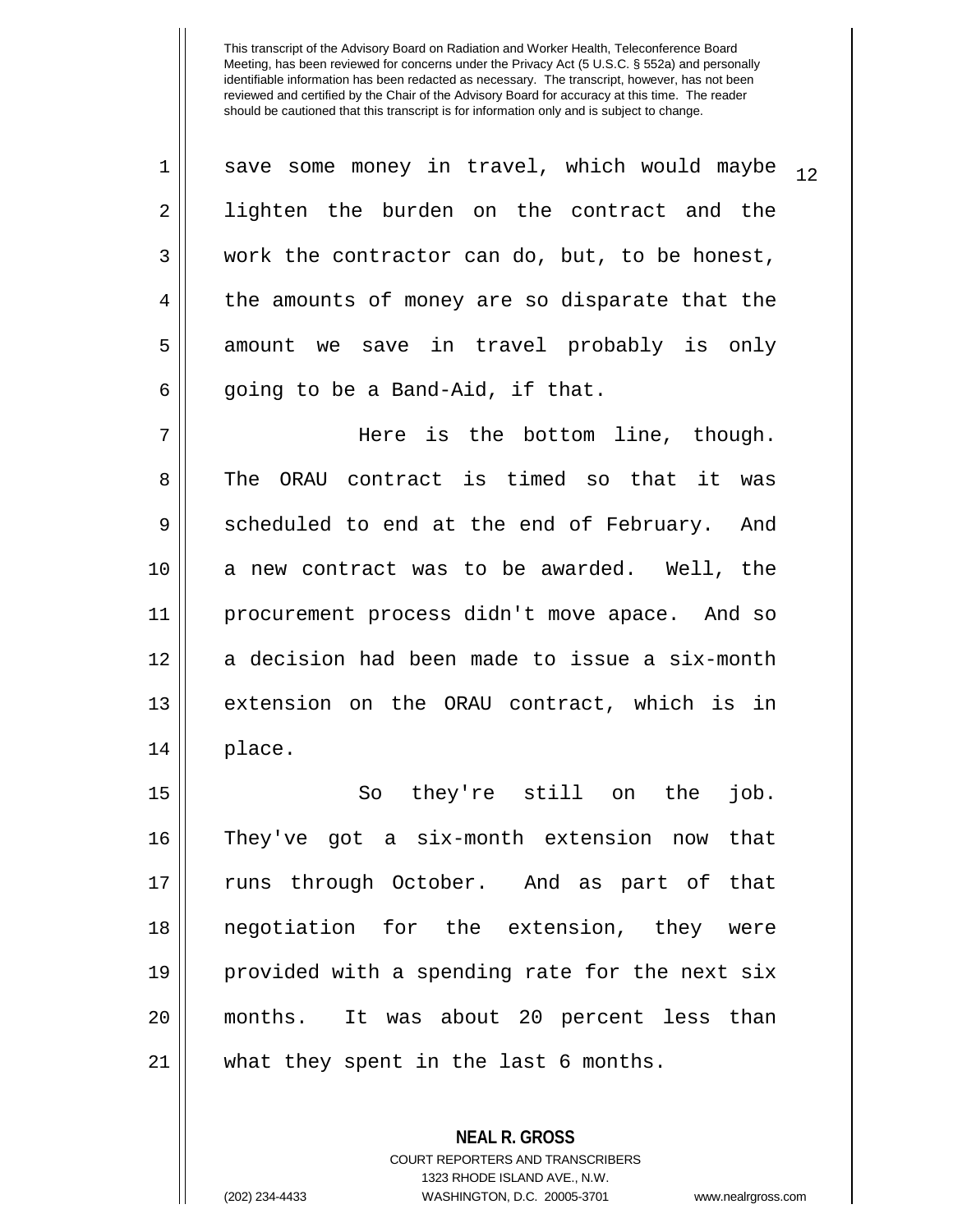| 1  | So that's the bottom line number.<br>13        |
|----|------------------------------------------------|
| 2  | You can figure out what that means yourself.   |
| 3  | have 20 percent less contract support.<br>We   |
| 4  | The contractor does very much of our work.     |
| 5  | So, unfortunately, we are obviously going to   |
| 6  | have to feel a slowdown in how we can produce  |
| 7  | things. And it will affect probably the        |
| 8  | schedules for the -- for many of the Work      |
| 9  | Group and Subcommittee items.                  |
| 10 | We are still, ORAU is still, in                |
| 11 | the process of just figuring out exactly what  |
| 12 | the schedule will be with this lower amount of |
| 13 | money. And so when we hear something or when   |
| 14 | we have an agreement, they are going to give   |
| 15 | us what they propose. We'll have to decide     |
| 16 | whether we want to change the priorities       |
| 17 | around a little bit, but when we have some     |
| 18 | sort of an agreement, we'll be probably        |
| 19 | sharing with the Work Group Chairmen and       |
| 20 | Subcommittee Chairmen what we can envision     |
| 21 | might happen.                                  |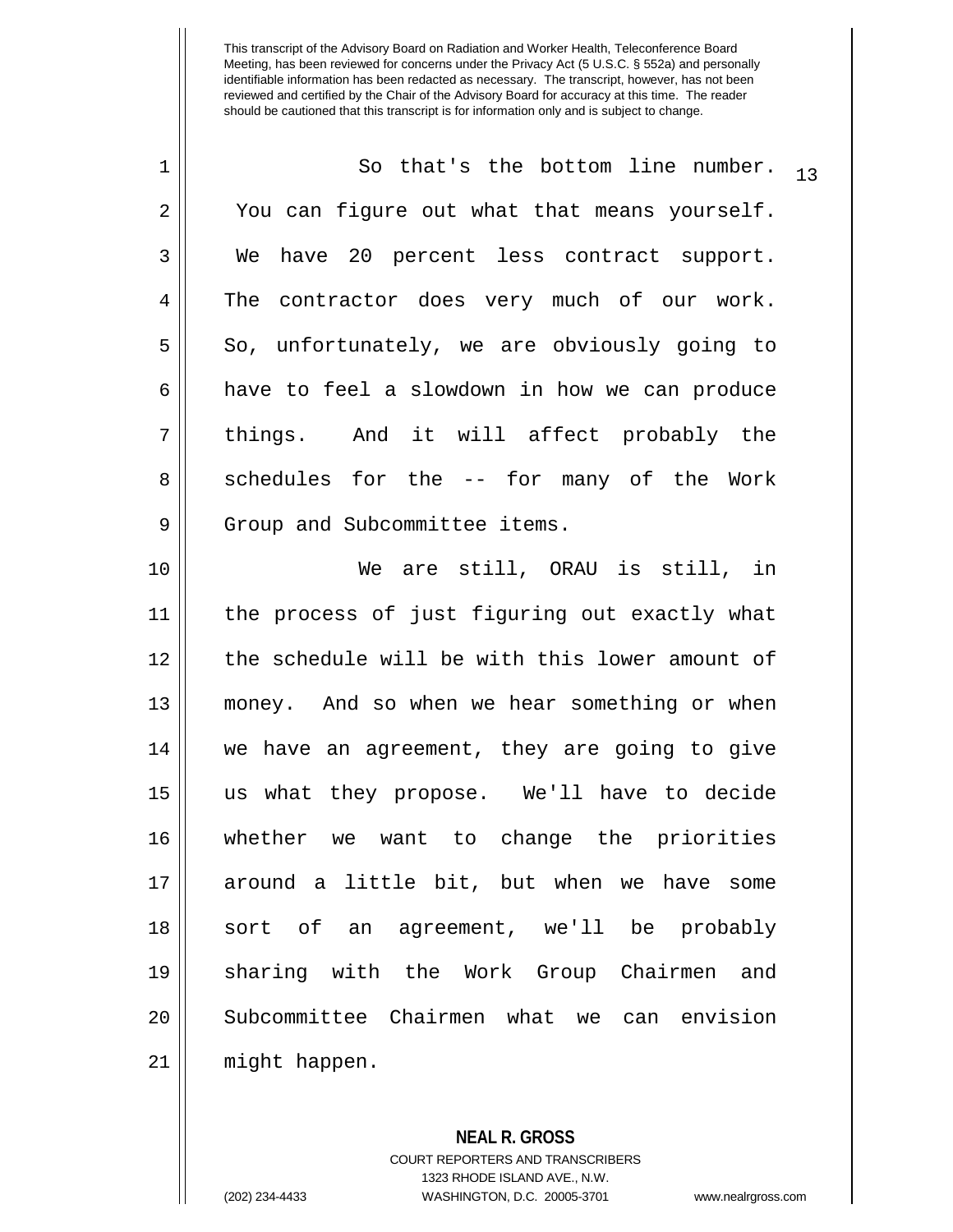| 1           | I think the most likely, most<br>14            |
|-------------|------------------------------------------------|
| 2           | visible places we will see things is in        |
| 3           | delivery dates of products for the Work        |
| 4           | Groups, for some of the site-specific Work     |
| 5           | Groups. But until we actually have gone        |
| 6           | through the exercise of figuring out exactly   |
| 7           | what ORAU can do with the money available to   |
| 8           | them, I don't really have any dates to provide |
| $\mathsf 9$ | today.                                         |
| 10          | I'll be glad to answer any                     |
| 11          | questions I can.                               |
| 12          | MR. KATZ: Jim, if it makes sense               |
| 13          | before we go to questions, if I just tag team? |
| 14          | CHAIRMAN MELIUS: Yes. I think                  |
| 15          | that would be helpful.                         |
| 16          | Then<br>MR.<br>KATZ:<br>so there's the         |
| 17          | impact, in addition to ORAU, the impact on     |
| 18          | contracts. And SC&A is on a contract as well.  |
| 19          | And they are also having their contract        |
| 20          | reduced. Their timing situation with their     |
| 21          | contract is also sort of not perfectly sort of |
|             |                                                |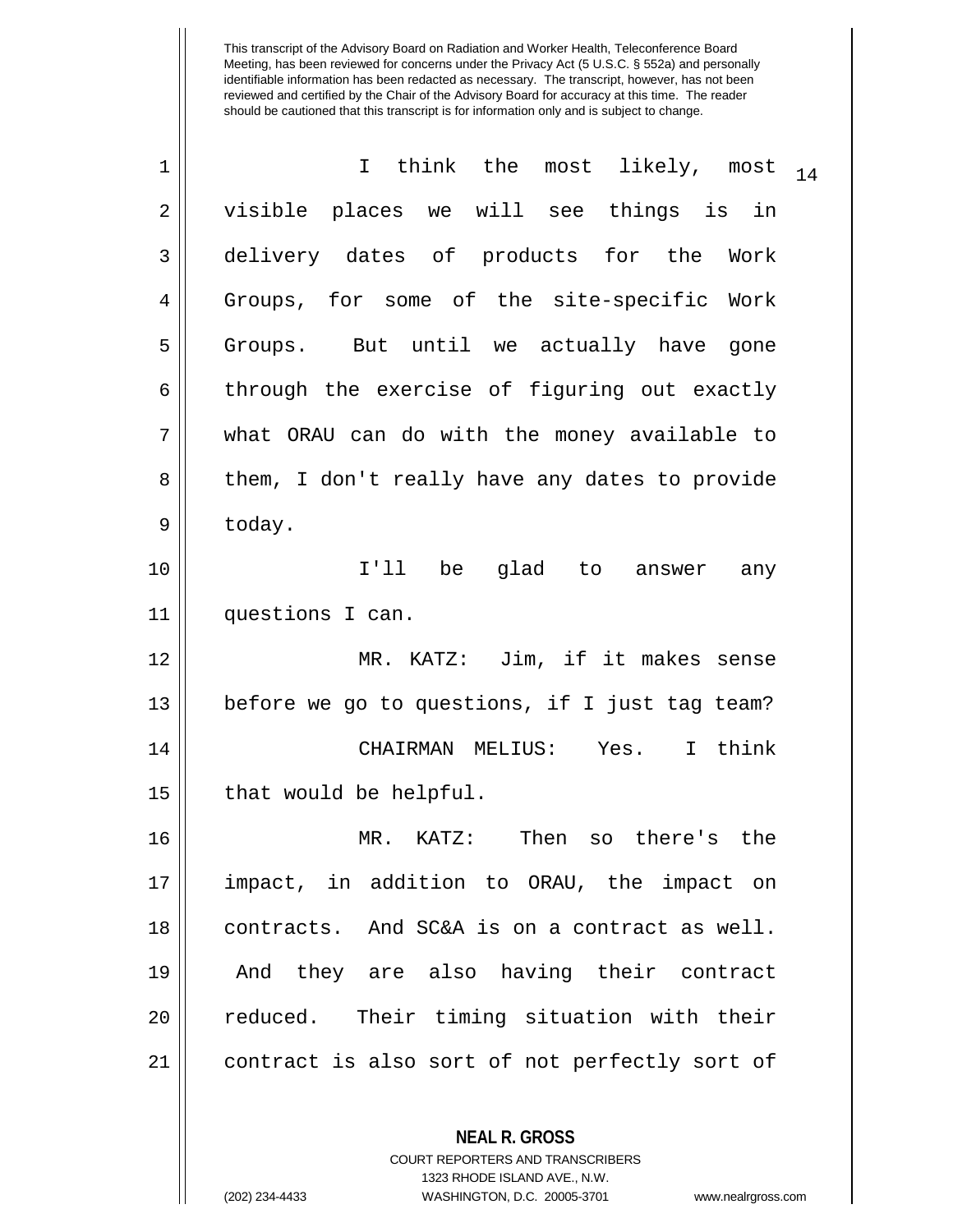**NEAL R. GROSS** 1 || married up with the sequester. In fact, their  $\frac{1}{15}$ 2 | contract is a calendar contract. 3 But fiscal year, they're funded 4 under a fiscal year situation. So they're 5 taking, in effect, an eight percent hit for 6 the  $-$  to their contract for the remainder of  $7 \parallel$  this fiscal year. What happens next year is 8 || very uncertain depending on what Congress does 9 || with their sequester. 10 || So that hit. I mean, fortunately,  $11$   $\parallel$  -- and I've spoken to John Stiver about it --12 it is quite manageable, I think. That hit is 13  $\parallel$  less than the -- they're taking less of a hit  $14$  | than the budget they operated on last year. 15 So John was quite confident that 16 reallocating personnel in certain ways for 17 different projects, he could manage this 18 without the Board feeling any impact in the 19 || pace of delivery, work, and so on. 20 || CHAIRMAN MELIUS: So, thanks. 21 Now let's open it up to questions

> COURT REPORTERS AND TRANSCRIBERS 1323 RHODE ISLAND AVE., N.W.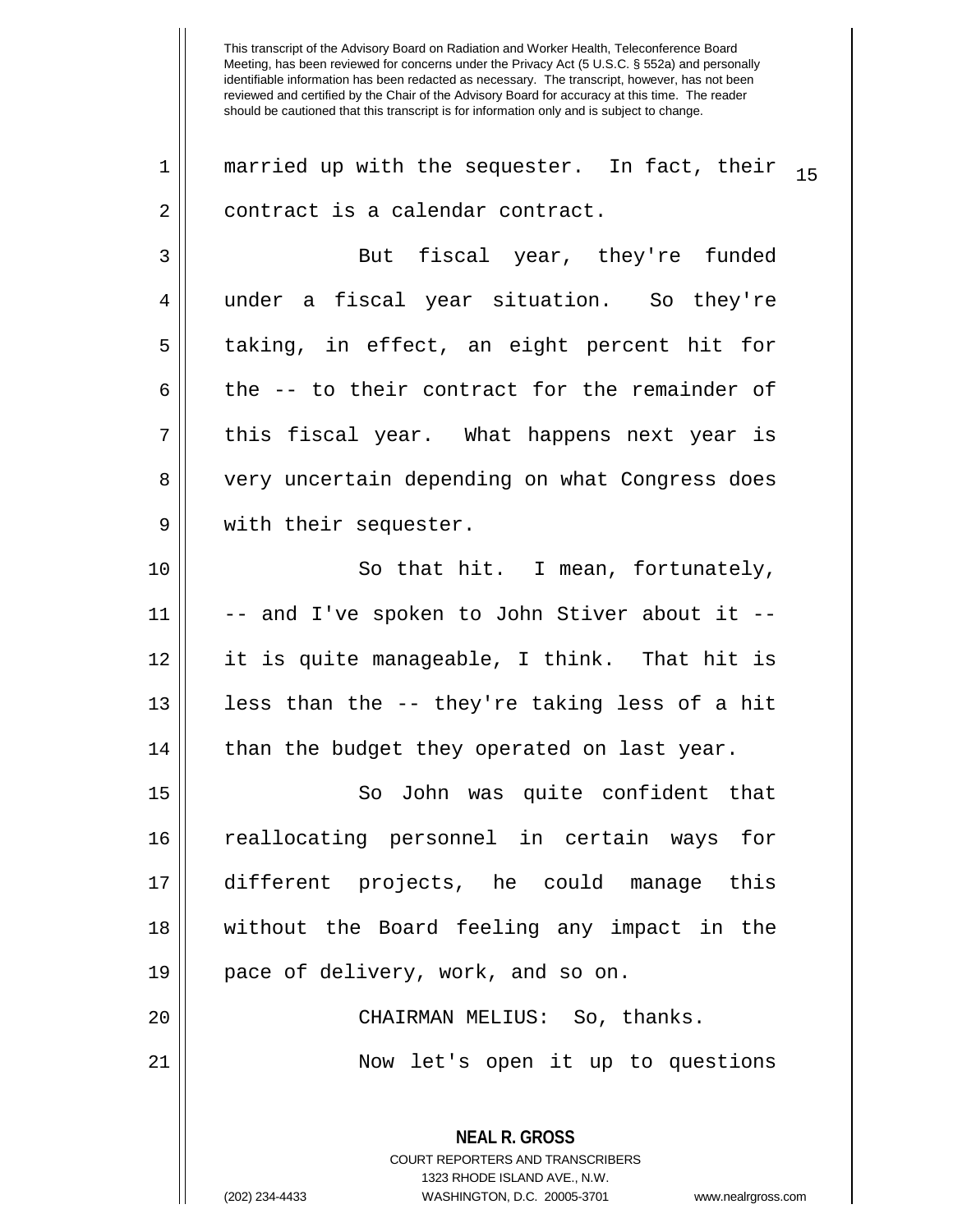| $\mathbf 1$ | or comments from Board Members. I am not sure<br>16             |
|-------------|-----------------------------------------------------------------|
| 2           | if what you are saying will mean there will be                  |
| 3           | no slowdown or delays at SC&A. I think one                      |
| 4           | thing we want to be able to do is sort of                       |
| 5           | match up what the -- ORAU is slowing down                       |
| 6           | something, then we should also try to                           |
| 7           | coordinate that with sort of what SC&A thinks                   |
| 8           | in terms of scheduling reviews and timing and                   |
| 9           | so forth.                                                       |
| 10          | If I understand you correctly,                                  |
| 11          | Ted, I don't think that should be an issue.                     |
| 12          | MR. KATZ: Right. I think it will                                |
| 13          | be very easy to manage. And, again, the                         |
| 14          | impact on SC&A is actually much less than the                   |
| 15          | impact on ORAU.                                                 |
| 16          | CHAIRMAN MELIUS: Yes.                                           |
| 17          | MR. KATZ: So I think we will be                                 |
| 18          | in pretty good shape.                                           |
| 19          | CHAIRMAN MELIUS: And the other                                  |
| 20          | question for Stu, so how are you trying to                      |
| 21          | balance this cut at ORAU between individual                     |
|             |                                                                 |
|             | <b>NEAL R. GROSS</b><br><b>COURT REPORTERS AND TRANSCRIBERS</b> |

1323 RHODE ISLAND AVE., N.W.

 $\mathop{\text{||}}$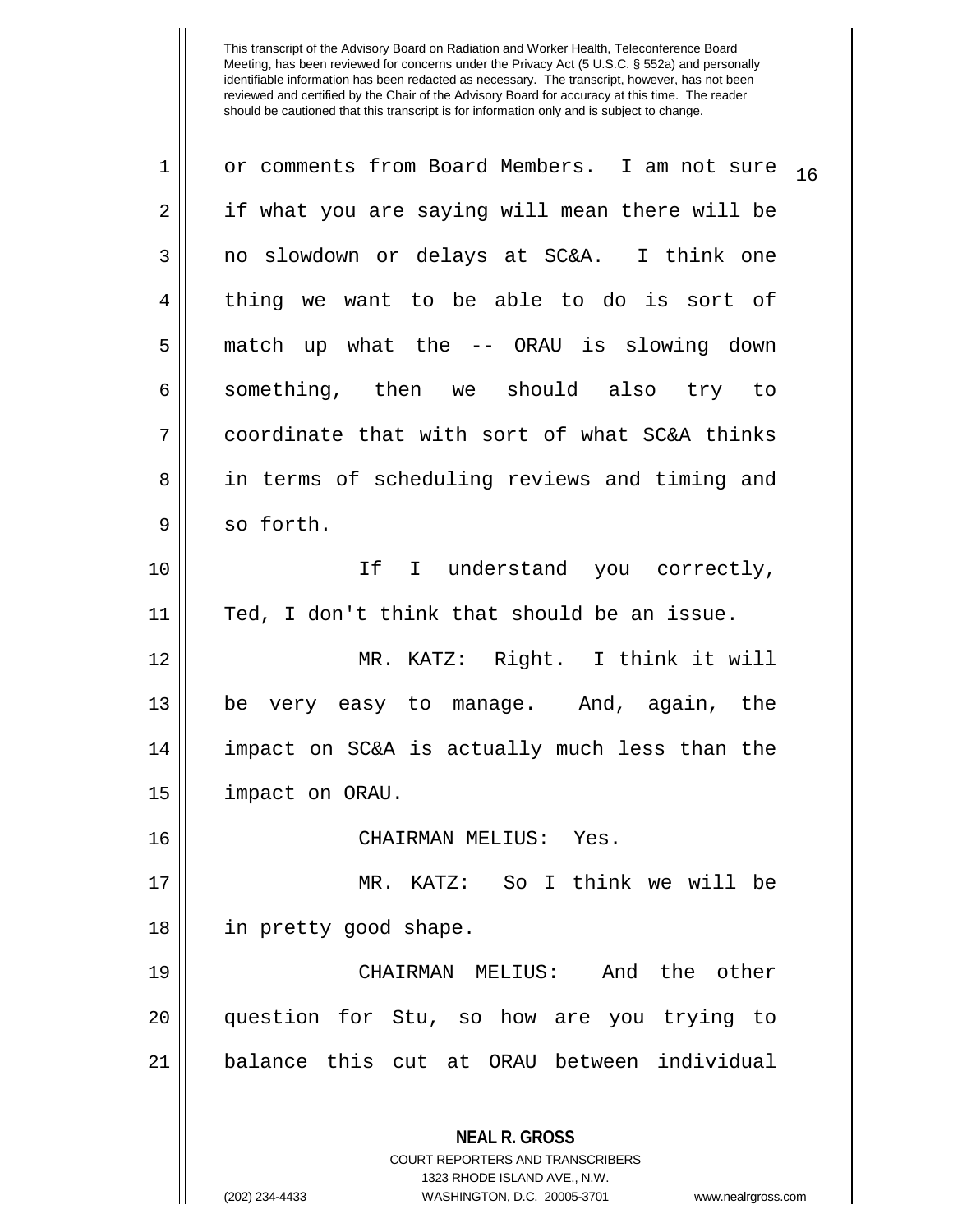$1$  | dose reconstructions and the various kinds of  $17$  $2 \parallel$  Site Profiles -- or, really, it would probably 3 | be mostly SEC reviews. 4 MR. HINNEFELD: Well, initially 5 the planning is to slow dose reconstruction 6 preparation somewhat. And always in our work, 7 || SECs, like new SECs and the Evaluation Report 8 || for new SECs, then come -- are like the 9 highest priority. And after that, we would 10 work on SECs discussions, where the Evaluation 11 Report has been delivered but we're in 12 discussion and with the Board and SC&A about 13 || resolving some findings on those. 14 || So that tends to be the order we 15 do things in and I expect we would stay at 16 || that level. Now, as to -- I worry that there 17 will be fewer resources available for the 18 finding resolution process going forward. And 19 so where we may have had a projected or 20 hoped-for schedule for some sites, going 21 || forward, I think some of those schedules are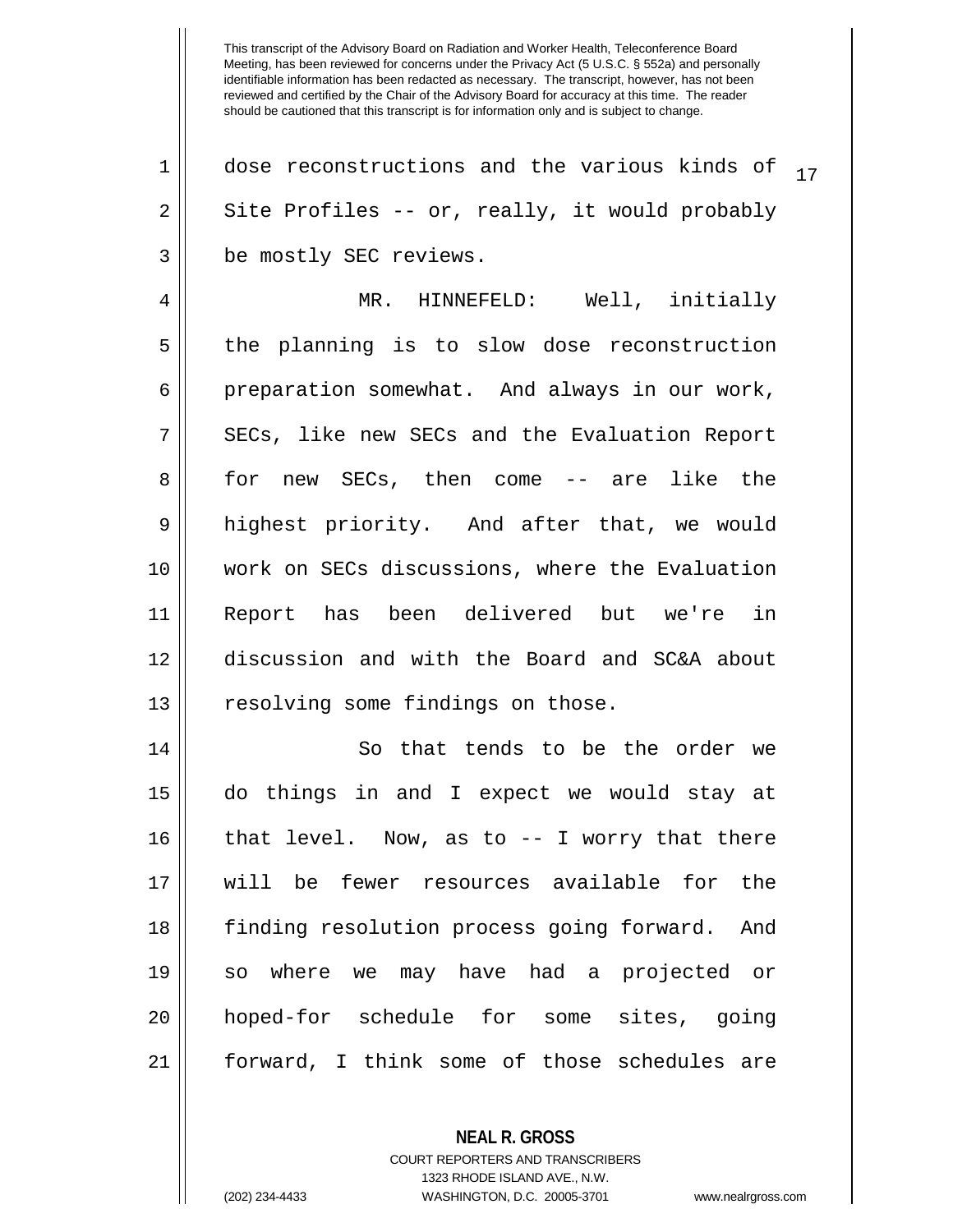This transcript of the Advisory Board on Radiation and Worker Health, Teleconference Board Meeting, has been reviewed for concerns under the Privacy Act (5 U.S.C. § 552a) and personally identifiable information has been redacted as necessary. The transcript, however, has not been reviewed and certified by the Chair of the Advisory Board for accuracy at this time. The reader should be cautioned that this transcript is for information only and is subject to change. **NEAL R. GROSS**  $1 \parallel$  going to be stretched out for delivery of our  $_{18}$ 2 | products. 3 From our standpoint, I think we  $4 \parallel$  are done with Pantex. I don't think there is 5 || going to be any effect on Pantex and its 6 ability to talk about it at the July Board 7 meeting. 8 And the other one I am aware of is 9 Fernald. And much of our contractors' work on 10 Fernald products has been done. And so we may 11 still be able to have a fruitful discussion 12 between now and July on Fernald. Those are 13 || the two I'm most intimately familiar with. 14 Sites where we know of ongoing 15 efforts and ongoing research I think are 16 where, chances are, the schedule is going to 17 || stretch out. 18 CHAIRMAN MELIUS: Yes. I would 19 just offer up I think that you should also 20 || take into account the potential number of 21 || people impacted.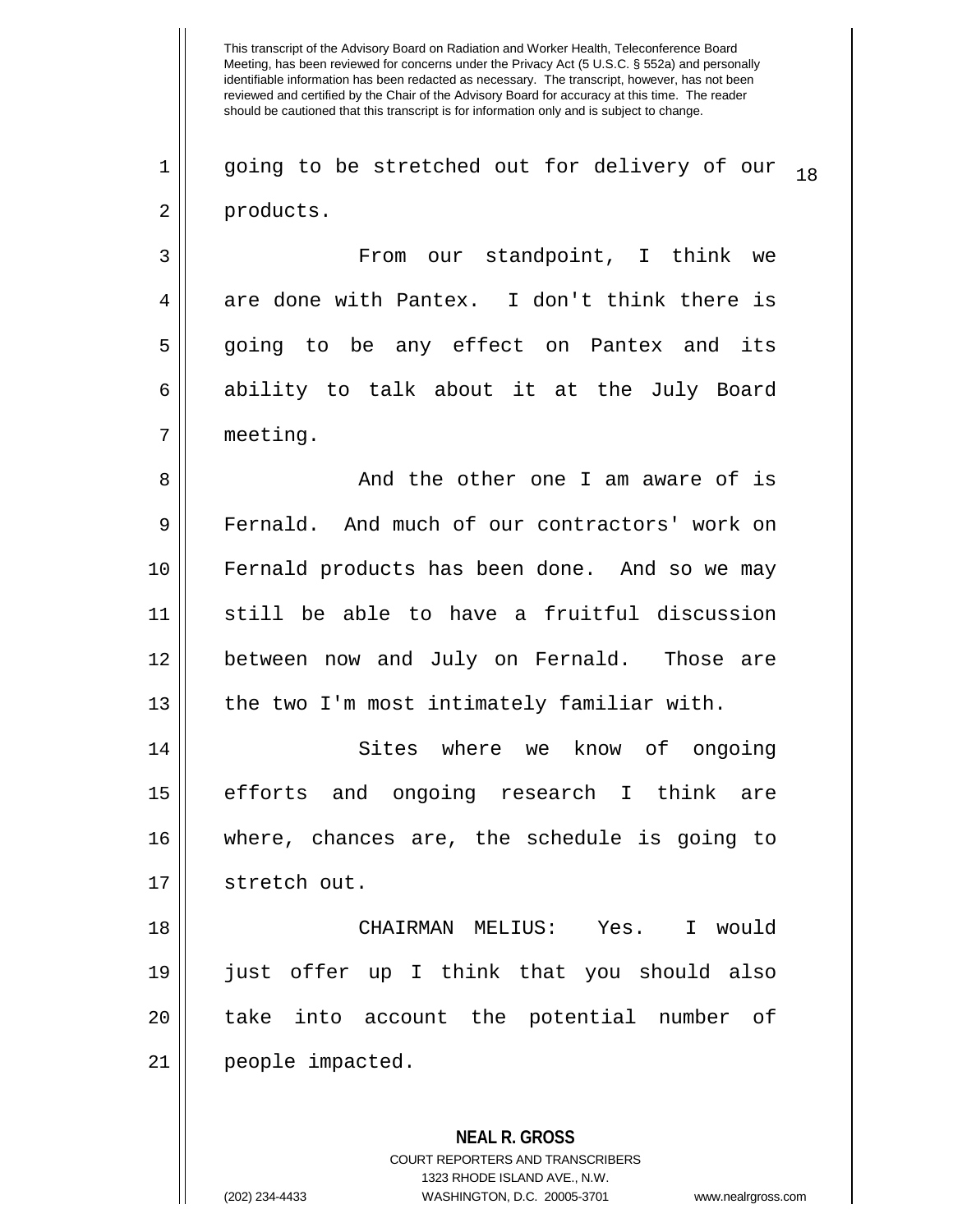| 1  | MR. HINNEFELD: Certainly.                                                                       | 19 |
|----|-------------------------------------------------------------------------------------------------|----|
| 2  | CHAIRMAN MELIUS: Yes. For some                                                                  |    |
| 3  | of the larger sites where there are SEC issues                                                  |    |
| 4  | that involve a significant number of years or                                                   |    |
| 5  | something, it would seem to take precedent                                                      |    |
| 6  | over the site where, you know, it may just be                                                   |    |
| 7  | following up on -- you know, try and clarify                                                    |    |
| 8  | for, you know, a smaller site. We're just                                                       |    |
| 9  | trying to clarify for a couple of years. So I                                                   |    |
| 10 | suspect the latter would not require a lot of                                                   |    |
| 11 | resources. So I'm sure it's not as                                                              |    |
| 12 | straightforward as sort of small versus large                                                   |    |
| 13 | numbers. There are other factors involved.                                                      |    |
| 14 | MR. HINNEFELD: Right. Right.                                                                    |    |
| 15 | And the CDC is not furloughing anyone.                                                          |    |
| 16 | CHAIRMAN MELIUS: Yes.                                                                           |    |
| 17 | MR. HINNEFELD: Staff will be here                                                               |    |
| 18 | but just a much smaller staff than what we                                                      |    |
| 19 | normally have with ORAU.                                                                        |    |
| 20 | CHAIRMAN MELIUS: Right. Yes.                                                                    |    |
| 21 | Any other Board Members with                                                                    |    |
|    | <b>NEAL R. GROSS</b><br><b>COURT REPORTERS AND TRANSCRIBERS</b><br>1323 RHODE ISLAND AVE., N.W. |    |
|    | WASHINGTON, D.C. 20005-3701<br>(202) 234-4433<br>www.nealrgross.com                             |    |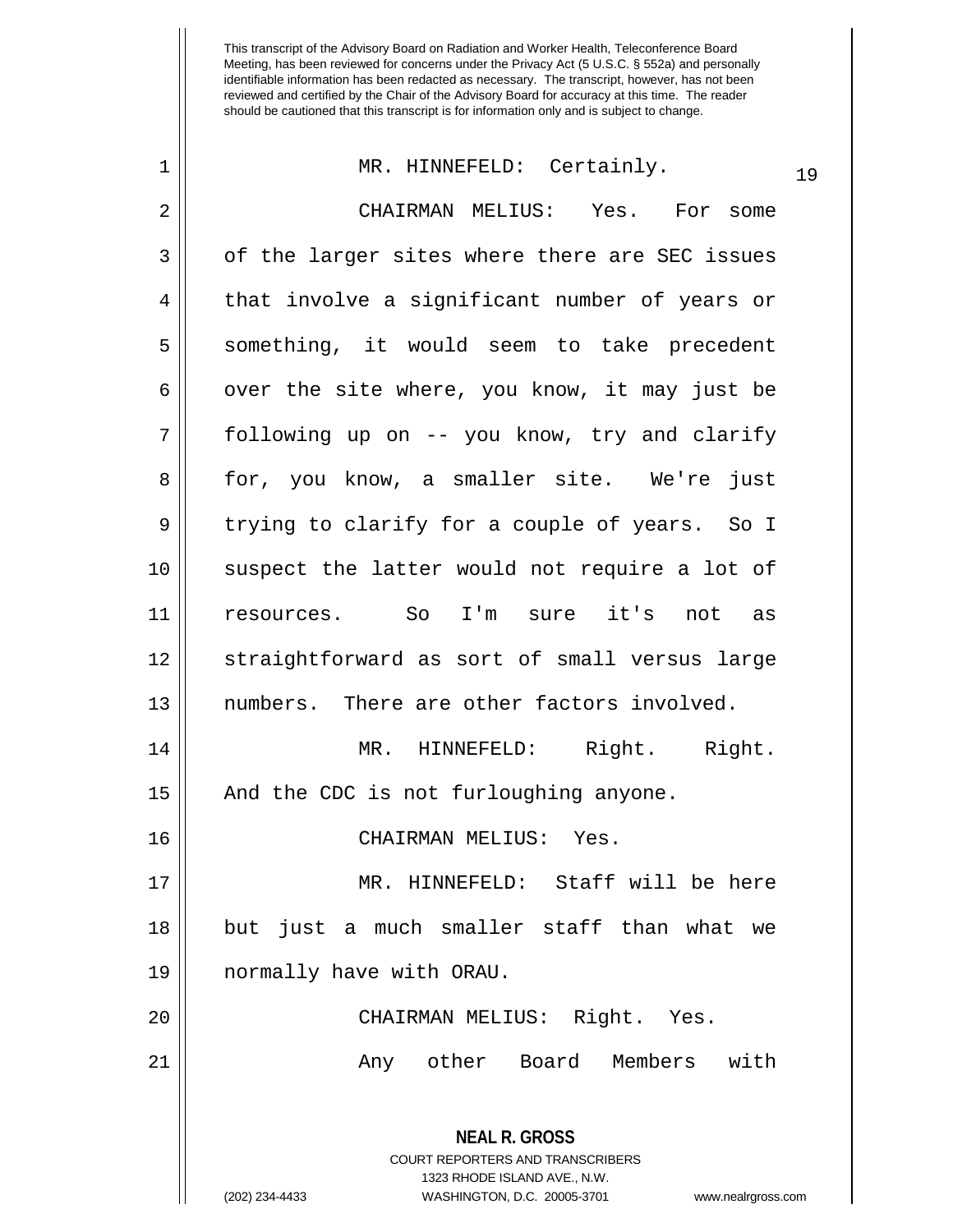| $\mathbf 1$    | questions or comments?<br>20                                                                    |
|----------------|-------------------------------------------------------------------------------------------------|
| $\overline{2}$ | MEMBER CLAWSON: Jim, this is just                                                               |
| 3              | Brad. This is to Stu. You know, I agree with                                                    |
| 4              | you on Pantex. The only thing that I was                                                        |
| 5              | worried about, Stu, is DCAS has some papers                                                     |
| 6              | that were deliverable for me for Fernald.                                                       |
| 7              | Now, they really should have already been                                                       |
| 8              | here. I just want to make sure that we finish                                                   |
| 9              | those up. You know, Fernald is very close to                                                    |
| 10             | being completed.                                                                                |
| 11             | MR. HINNEFELD: Yes, Brad. That's                                                                |
| 12             | what I was commenting on. Most of the                                                           |
| 13             | contractors' work on those has been done and                                                    |
| 14             | is either in ADS review or here for us, for                                                     |
| 15             | our review.                                                                                     |
| 16             | MEMBER CLAWSON: Okay. Yes.                                                                      |
| 17             | MR. HINNEFELD: But they are                                                                     |
| 18             | pretty far along. And I am hopeful that we                                                      |
| 19             | can make the progress we need to make there.                                                    |
| 20             | MEMBER CLAWSON: Okay. Yes.<br>The                                                               |
| 21             | last time I spoke with you and I think with                                                     |
|                | <b>NEAL R. GROSS</b><br><b>COURT REPORTERS AND TRANSCRIBERS</b><br>1323 RHODE ISLAND AVE., N.W. |

 $\frac{1}{2}$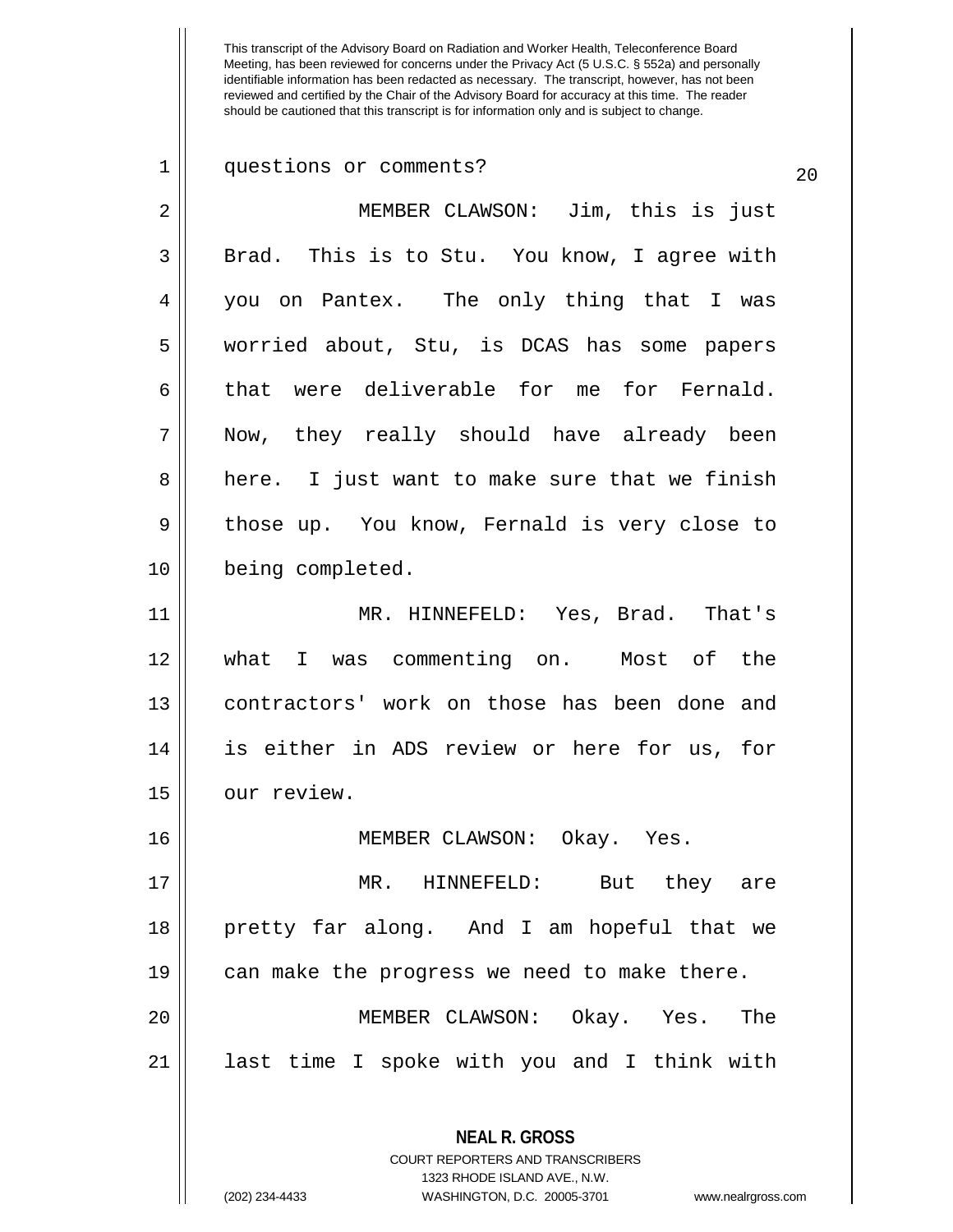This transcript of the Advisory Board on Radiation and Worker Health, Teleconference Board Meeting, has been reviewed for concerns under the Privacy Act (5 U.S.C. § 552a) and personally identifiable information has been redacted as necessary. The transcript, however, has not been reviewed and certified by the Chair of the Advisory Board for accuracy at this time. The reader should be cautioned that this transcript is for information only and is subject to change. **NEAL R. GROSS** COURT REPORTERS AND TRANSCRIBERS 1323 RHODE ISLAND AVE., N.W. (202) 234-4433 WASHINGTON, D.C. 20005-3701 www.nealrgross.com  $1$  || Mark Rolfes they were in an internal review  $_{21}$ 2 || within you guys. 3 || MR. HINNEFELD: Many of them are.  $4 \parallel$  And then some -- like there might be one or 5 || two in ADS review or just cleared ADS review  $6 \parallel$  or something like that. 7 MEMBER CLAWSON: Okay. That's all 8 || I wanted to make sure. Thank you. 9 MR. HINNEFELD: Yes. For the most 10 part, I think we'll make that. 11 || MEMBER CLAWSON: Okay. 12 MR. HINNEFELD: We'll see as we go 13 forward and how things turn out and how the 14 discussions go once we have the products out  $15 \parallel$  there. 16 CHAIRMAN MELIUS: Again, when do 17 you think you will have the draft plan from 18 || ORAU? 19 MR. HINNEFELD: I believe we will 20 have ORAU's draft plan meeting the revision to 21 || the dates that we have been working toward up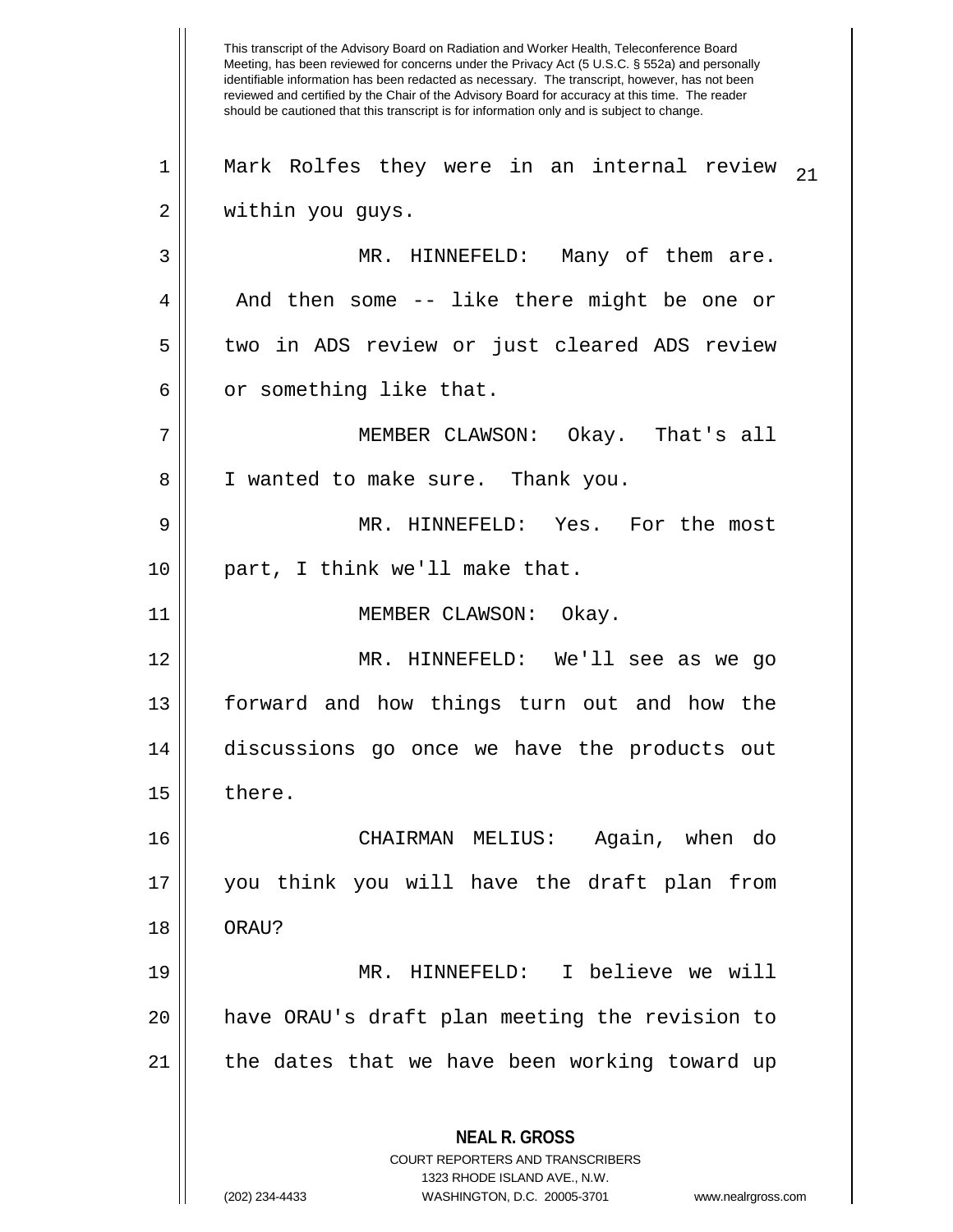This transcript of the Advisory Board on Radiation and Worker Health, Teleconference Board Meeting, has been reviewed for concerns under the Privacy Act (5 U.S.C. § 552a) and personally identifiable information has been redacted as necessary. The transcript, however, has not been reviewed and certified by the Chair of the Advisory Board for accuracy at this time. The reader should be cautioned that this transcript is for information only and is subject to change. **NEAL R. GROSS** COURT REPORTERS AND TRANSCRIBERS 1323 RHODE ISLAND AVE., N.W.  $22$  1 || to now. We believe we will have that the  $22$ 2 || first part of next week. 3 CHAIRMAN MELIUS: Okay. 4 | MR. HINNEFELD: And it may involve 5 Some discussion back and forth, for instance, 6 || if they stretched out things and one thing we 7 || thought maybe that one should be pulled 8 | forward and something else stretched out. 9 CHAIRMAN MELIUS: Okay. And then 10 if you can initiate some discussions, email or 11 phone, with some of the Work Group or 12 Subcommittee Chairs, I think that would be 13 helpful and we can sort of figure out what our 14 || priorities are and so forth. 15 MEMBER CLAWSON: Hey, Jim, this is 16 Brad. I was wondering what this is going to 17 do on Savannah River. You know, we have been 18 trying to get this for quite a while. And 19 this doesn't fall into this, but it's kind of 20 | other things. 21 CHAIRMAN MELIUS: Well, I think it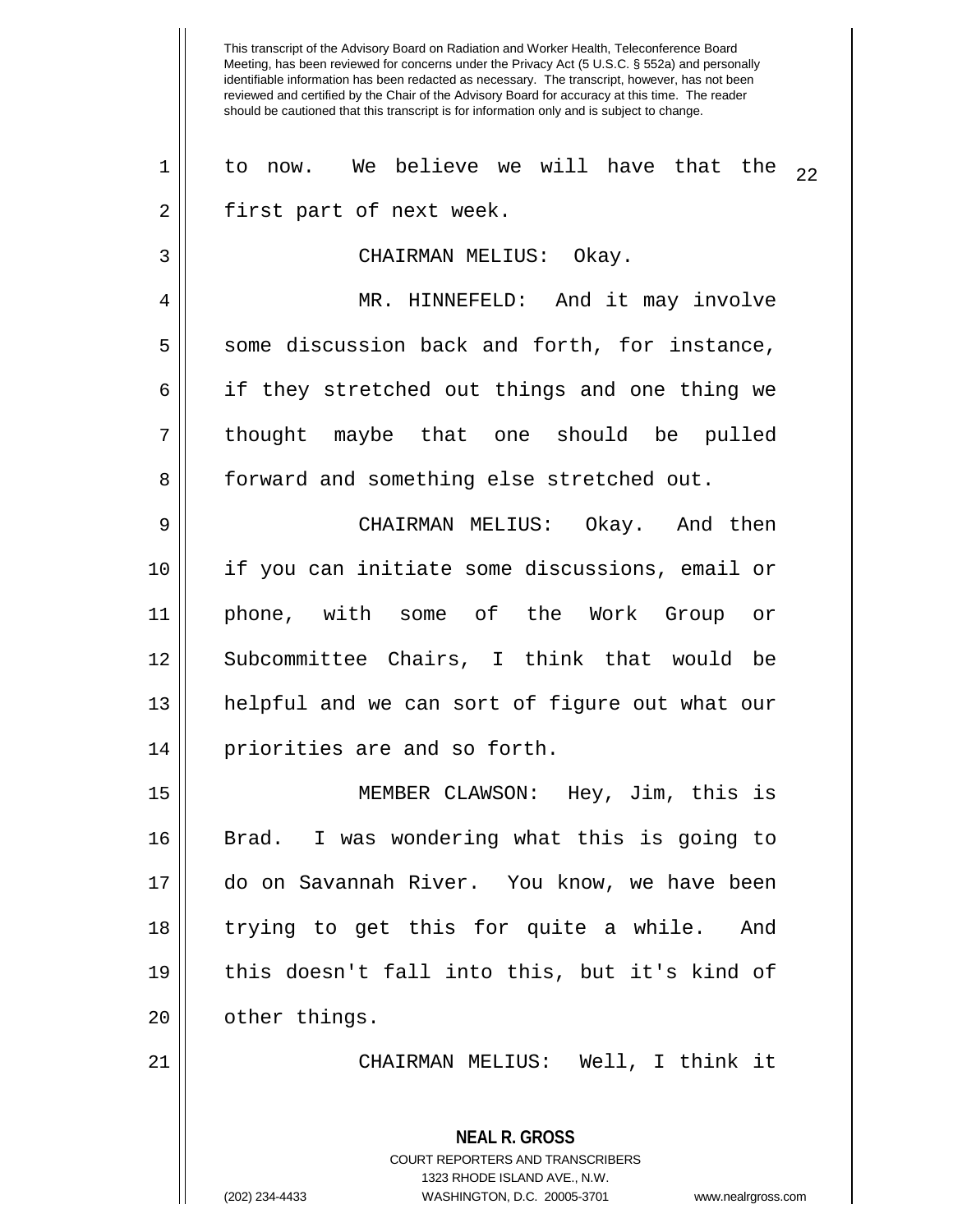Meeting, has been reviewed for concerns under the Privacy Act (5 U.S.C. § 552a) and personally identifiable information has been redacted as necessary. The transcript, however, has not been reviewed and certified by the Chair of the Advisory Board for accuracy at this time. The reader should be cautioned that this transcript is for information only and is subject to change. **NEAL R. GROSS** COURT REPORTERS AND TRANSCRIBERS 1323 RHODE ISLAND AVE., N.W. (202) 234-4433 WASHINGTON, D.C. 20005-3701 www.nealrgross.com 1 || could affect that, but let's -- I think those  $_{23}$ 2 conversations are a lot easier once we 3 | understand what ORAU believes how it --4 MEMBER CLAWSON: Yes. I 5 understand. 6 CHAIRMAN MELIUS: -- their plans.  $7$  || And then we can sort of figure out what to  $8 \parallel$  do. I think that is a -- that was one of the  $9 \parallel$  sites I was thinking of when I think of a site 10 where there could be a large impact in terms 11 of the numbers of people involved. And I 12 || think that also sort of impacts the number of 13 potentially, again, hypothetically the group 14 for an SEC also reduces the dose 15 reconstructions, individual dose 16 reconstructions. So let's see what their plan 17 || is, and then we can work from there. 18 MEMBER CLAWSON: Yes. I 19 understand. Thank you. 20 CHAIRMAN MELIUS: Yes. Thank you. 21 || Anybody else?

This transcript of the Advisory Board on Radiation and Worker Health, Teleconference Board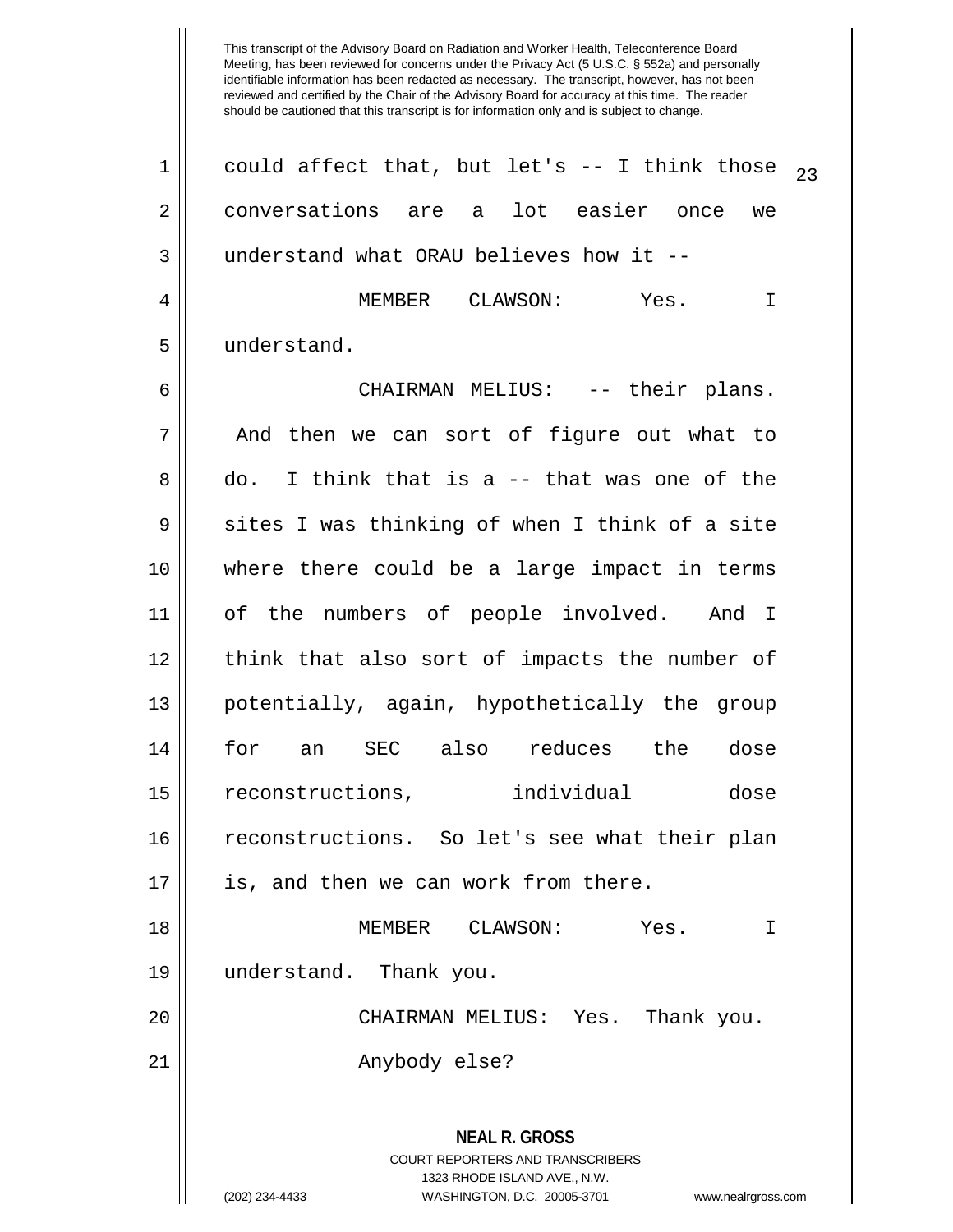This transcript of the Advisory Board on Radiation and Worker Health, Teleconference Board Meeting, has been reviewed for concerns under the Privacy Act (5 U.S.C. § 552a) and personally identifiable information has been redacted as necessary. The transcript, however, has not been reviewed and certified by the Chair of the Advisory Board for accuracy at this time. The reader should be cautioned that this transcript is for information only and is subject to change.  $\begin{array}{c|c} 1 & \text{No response.} \end{array}$  (No response.) 24 2 CHAIRMAN MELIUS: If not, thank 3 || you, Stu and Ted. And we'll just have to work 4 || through it. 5 MR. HINNEFELD: Right. 6 CHAIRMAN MELIUS: LaVon? LaVon,  $7 ||$  are you there? 8 MR. RUTHERFORD: Yes. I got the 9 || mute off this time. 10 CHAIRMAN MELIUS: Okay. 11 MR. RUTHERFORD: Okay. I have a 12 pretty short update again, too. So we did 13 || receive two new petitions in March. We have a 14 petition for the Kansas City plant for the 15 period of January 1, 1968 through December 31 16 | of 2010 and a petition for K-25 for the period 17 of February 1, 1992, which is the -- basically 18 || at the end of the statutory SEC, and through 19 December 31, 1997. Both of those petitions  $20$  || are in the qualification phase. And so I am 21 not sure if they are going to qualify at this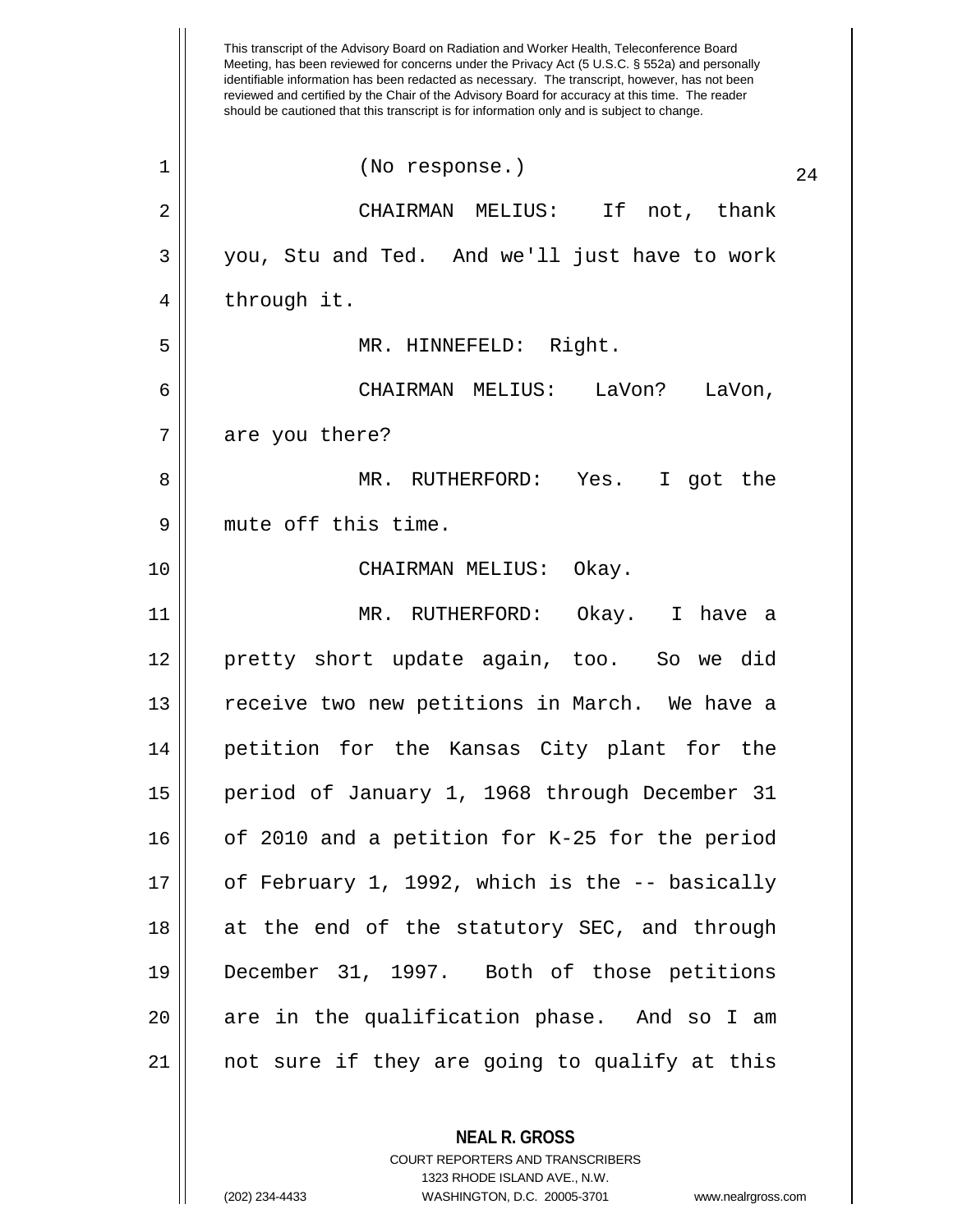1 || time, but we should know soon on both of  $_{25}$  $2 \parallel$  those.

3 We are moving forward with an 4 || 83.14 for Sandia Livermore. However, I have 5 | looked at the schedule. And even with the 6 current schedule, I do not believe we will be  $7 ||$  able to get that complete before the July 8 Advisory Board Meeting. So that will be  $9 \parallel$  pushed out to the next meeting after that.

 We are still looking for claims to move forward, 83.14 petitions for the early years at Sandia, and to modify existing Class definitions for General Atomics and Dayton project. So, again, when we get a claim that fits into one of those, we will move those **83.14s** forward.

17 || So we will not be presenting any new SEC petitions at the July Advisory Board meeting. I know there are some petition | evaluations with the Board that Work Groups may bring to the Board in July for a vote. I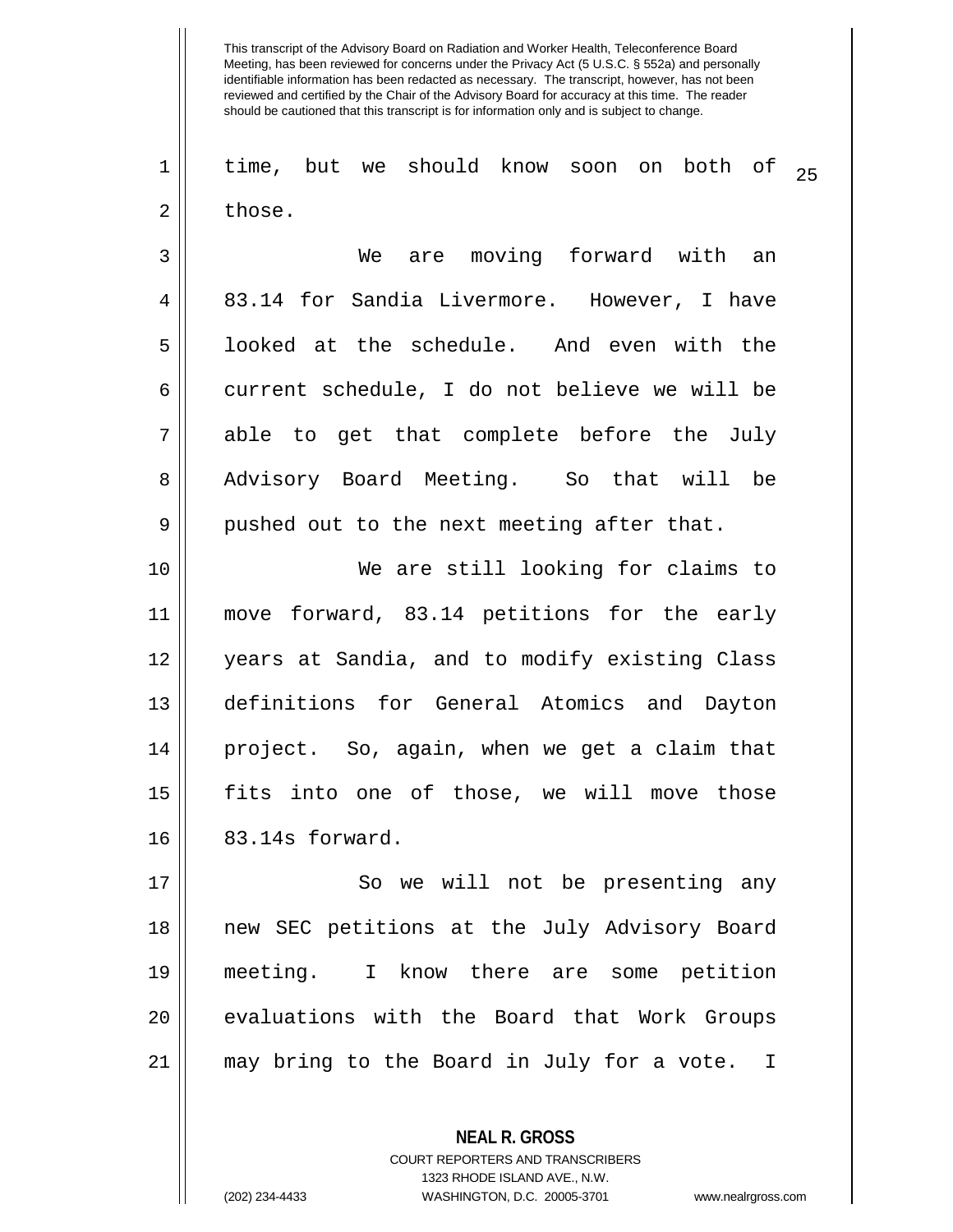This transcript of the Advisory Board on Radiation and Worker Health, Teleconference Board Meeting, has been reviewed for concerns under the Privacy Act (5 U.S.C. § 552a) and personally identifiable information has been redacted as necessary. The transcript, however, has not been reviewed and certified by the Chair of the Advisory Board for accuracy at this time. The reader should be cautioned that this transcript is for information only and is subject to change. **NEAL R. GROSS** COURT REPORTERS AND TRANSCRIBERS 1323 RHODE ISLAND AVE., N.W. (202) 234-4433 WASHINGTON, D.C. 20005-3701 www.nealrgross.com  $1$  know we have talked about Pantex and others,  $26$  $2 \parallel$  but I will let the Work Group Chairs discuss  $3 \parallel$  those. 4 Other than that, that is all I  $5$  | have got for the SECs. 6 CHAIRMAN MELIUS: Okay. 7 MEMBER LEMEN: This is Dick Lemen. 8 I've finally joined you. 9 MR. KATZ: Welcome, Dick. Thank 10 you. 11 || MEMBER LEMEN: Yes. 12 CHAIRMAN MELIUS: Any questions 13 | for LaVon? 14 (No response.) 15 CHAIRMAN MELIUS: Okay. Updates 16 || from Work Groups and Subcommittees? Any 17 volunteers? 18 MEMBER MUNN: Sure. This is 19 Wanda. I'll talk to you about Procedures a 20 little bit. 21 We met in live meeting format on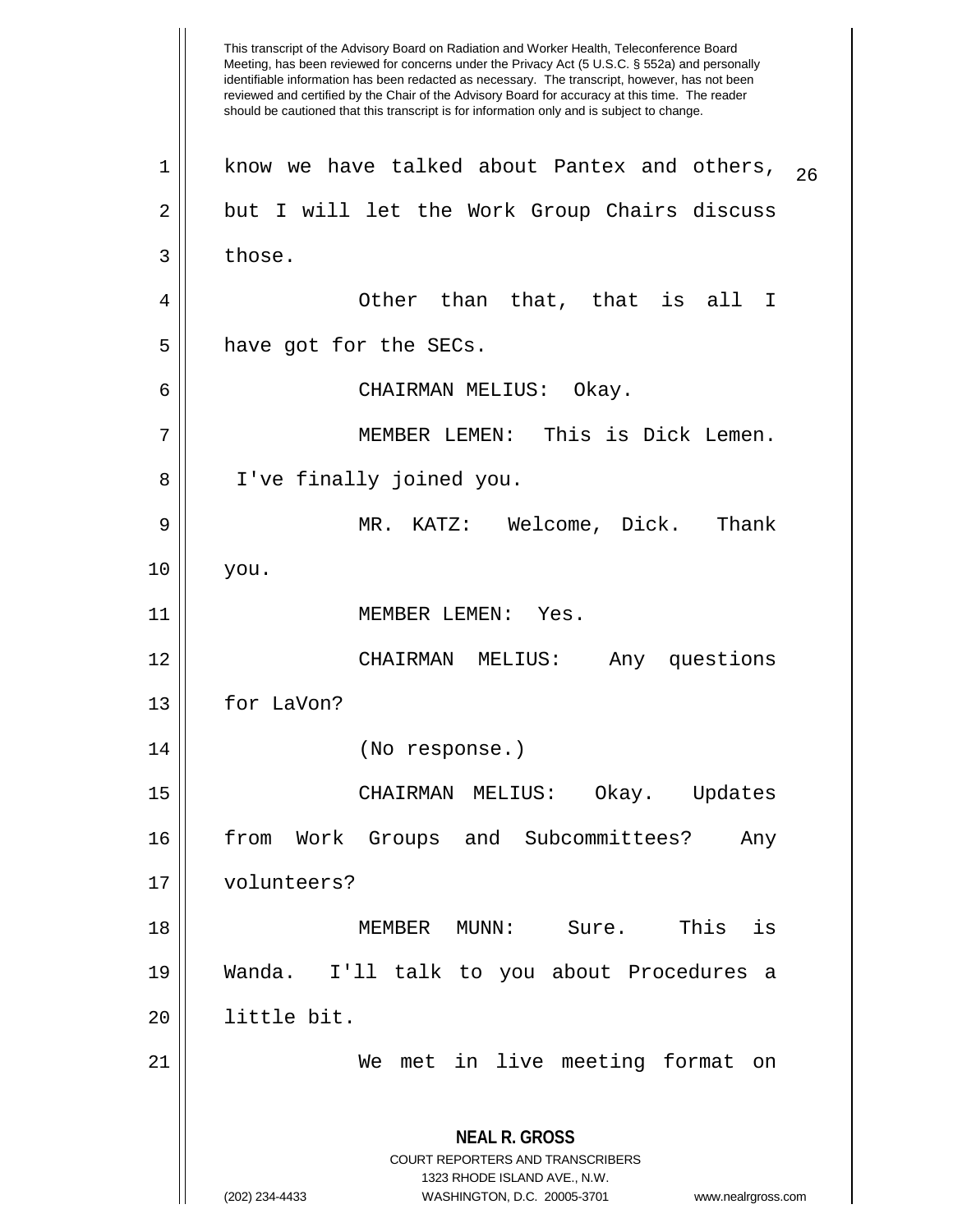Meeting, has been reviewed for concerns under the Privacy Act (5 U.S.C. § 552a) and personally identifiable information has been redacted as necessary. The transcript, however, has not been reviewed and certified by the Chair of the Advisory Board for accuracy at this time. The reader should be cautioned that this transcript is for information only and is subject to change. 1 || April 25th with a full day's agenda. We had  $\frac{1}{27}$ 2 discussions that included OTIB-20, the 3 coworker dosimeter use for external dose 4 || reconstructions. 5 We had OTIB-54, activation product  $6 \parallel$  assessments for beta and gamma. 7 We looked at PROC-44, Special 8 || Exposure Cohort, and their reports on OTIB-55, 9 conversion of the NCRP 38 neutron quality, 10 from ICRP, publication 60 using weighting 11 factors for ICRP. And we looked at OTIB-37, 12 | internal dosimetry coworker data at Paducah. 13 We have about half of our -- at 14 || least half of our agenda and time now is taken 15 up with the spread of PERs. We have better 16 than 12 active PERs on our plate right now. 17 They include a couple from Hanford, the K-25 18 TBD, and the TIB, the construction trade 19 workers PER, and we have Blockson, Y-12 TBD, 20 || SRS TBD. We still have Huntington, Ames, 21 Hooker. So, as usual, there is enough going

This transcript of the Advisory Board on Radiation and Worker Health, Teleconference Board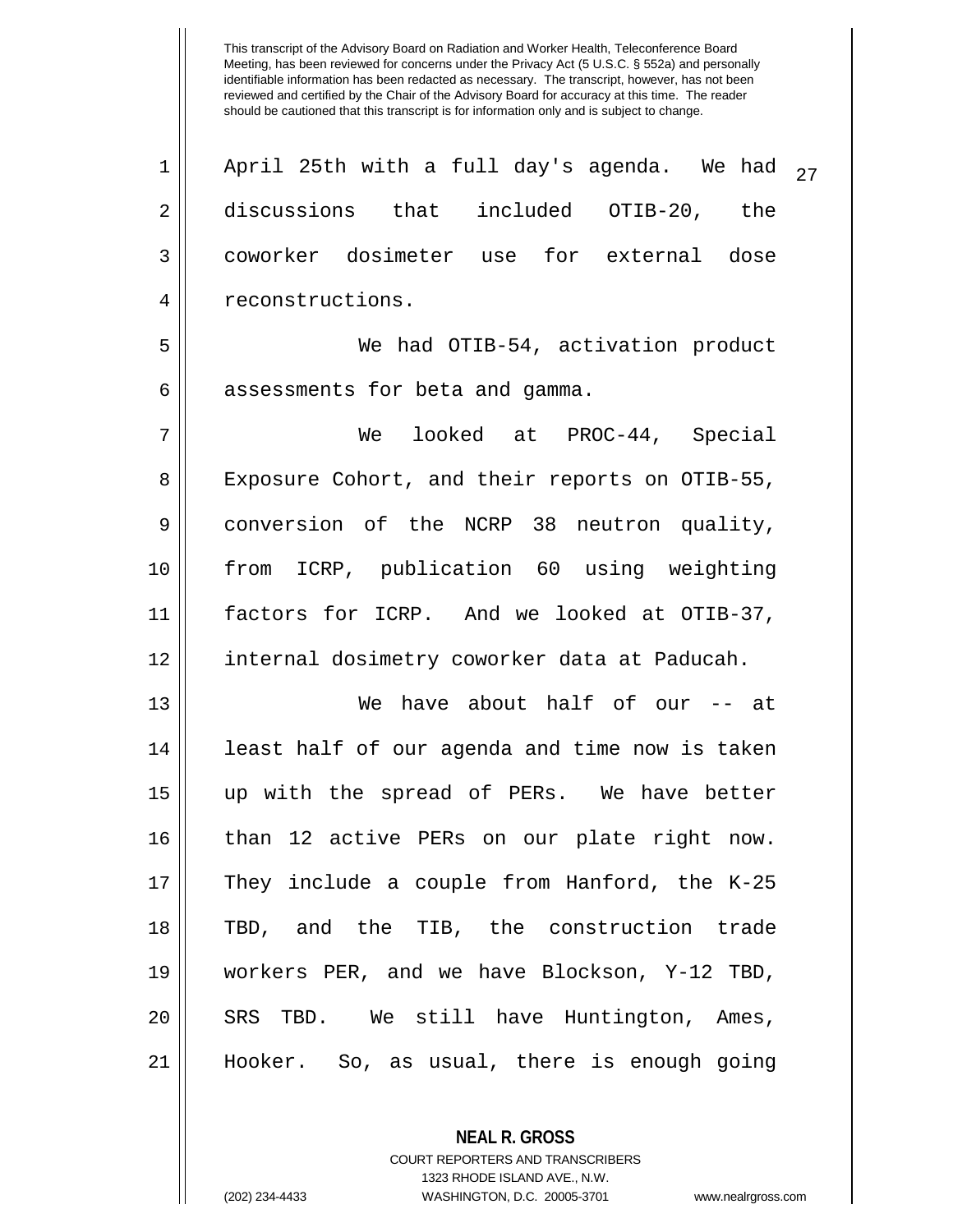| 1  | on in Procedures to keep us off the street.                                                     | 28 |
|----|-------------------------------------------------------------------------------------------------|----|
| 2  | are currently circulating<br>We                                                                 |    |
| 3  | potential risks of completed procedure reviews                                                  |    |
| 4  | and with the expectation that we will have an                                                   |    |
| 5  | opportunity to make some decisions in the next                                                  |    |
| 6  | couple of weeks as to what presentations would                                                  |    |
| 7  | be the best ones to be bringing forward to the                                                  |    |
| 8  | full Board when we meet in July.                                                                |    |
| 9  | our current thinking with<br>And                                                                |    |
| 10 | respect to the next meeting is a possibility                                                    |    |
| 11 | of coordinating it with that July meeting so                                                    |    |
| 12 | that we may meet in Idaho Falls. A part of                                                      |    |
| 13 | that depends upon how the agenda for Idaho                                                      |    |
| 14 | Falls works and what those dates are going to                                                   |    |
| 15 | be ultimately decided upon.                                                                     |    |
| 16 | that's<br>So<br>Procedures<br>our                                                               |    |
| 17 | activities.                                                                                     |    |
| 18 | CHAIRMAN MELIUS:<br>Okay.<br>Any                                                                |    |
| 19 | questions for Wanda?                                                                            |    |
| 20 | (No response.)                                                                                  |    |
| 21 | CHAIRMAN MELIUS:<br>Anybody else                                                                |    |
|    | <b>NEAL R. GROSS</b><br><b>COURT REPORTERS AND TRANSCRIBERS</b><br>1323 RHODE ISLAND AVE., N.W. |    |
|    | (202) 234-4433<br>WASHINGTON, D.C. 20005-3701<br>www.nealrgross.com                             |    |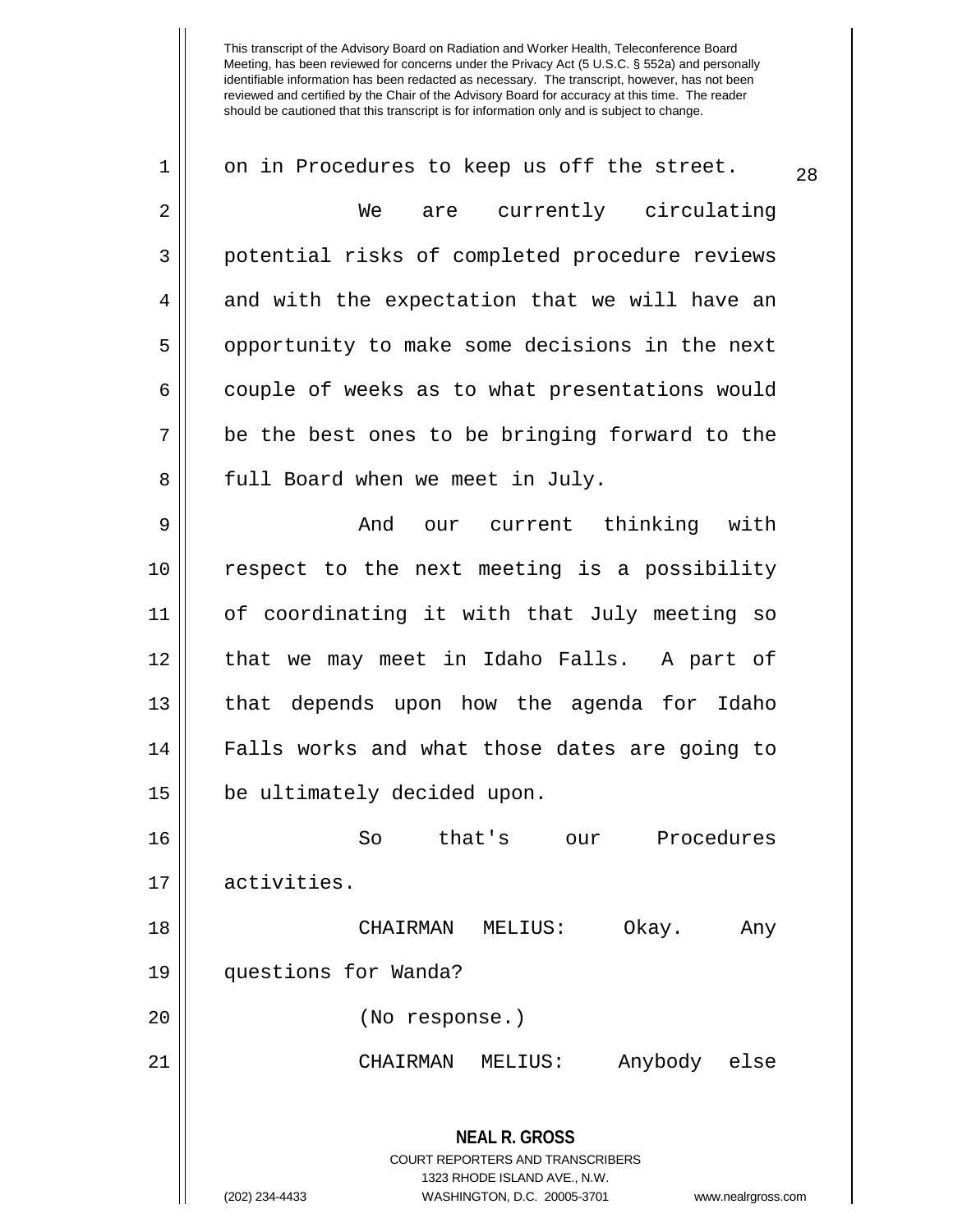| 1  | want to volunteer?<br>29                       |
|----|------------------------------------------------|
| 2  | MEMBER CLAWSON: Jim, this is                   |
| 3  | Brad. I would like to go with Pantex and       |
| 4  | Fernald.                                       |
| 5  | As many of you know, we went down              |
| 6  | to Pantex about two weeks ago. I would like    |
| 7  | to tell Stu I appreciate him and his ORAU      |
| 8  | counterpart coming down.                       |
| 9  | I think we're coming to an end on              |
| 10 | Pantex. It should be at this Board meeting.    |
| 11 | So what I wanted to put out to the Board is    |
| 12 | you are going to be getting some paperwork     |
| 13 | right there just before the meeting. If you    |
| 14 | could read it for Pantex, I think it will help |
| 15 | the meeting go a little bit. But we are        |
| 16 | coming to the end on it. And we should be      |
| 17 | able to come to closure on it in July.         |
| 18 | Fernald and Pantex, we have both               |
| 19 | got a meeting on June 17th and 18th to be able |
| 20 | to discuss some of the issues. As Stu said     |
| 21 | earlier, we have got several papers coming     |
|    | <b>NEAL R. GROSS</b>                           |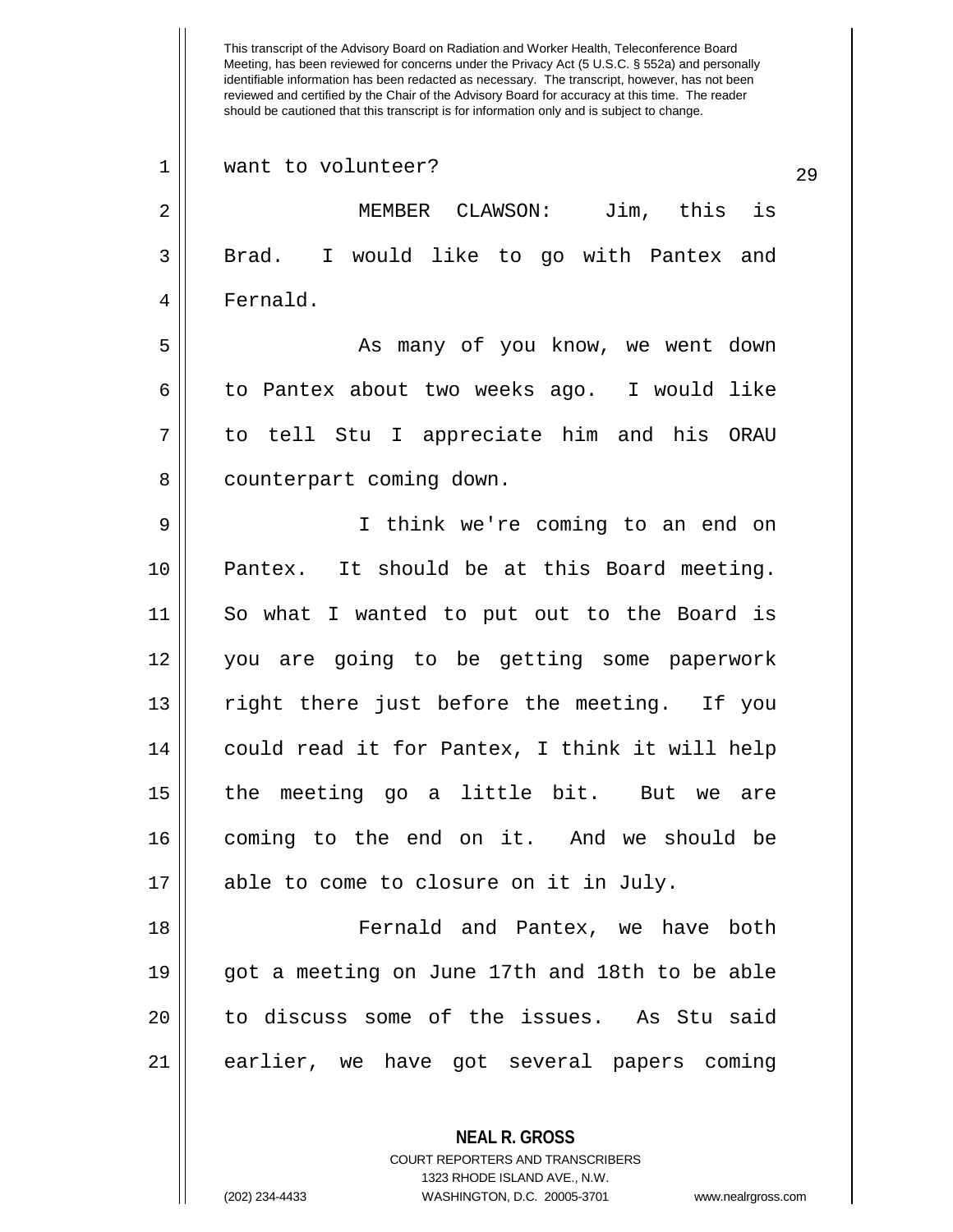This transcript of the Advisory Board on Radiation and Worker Health, Teleconference Board Meeting, has been reviewed for concerns under the Privacy Act (5 U.S.C. § 552a) and personally identifiable information has been redacted as necessary. The transcript, however, has not been reviewed and certified by the Chair of the Advisory Board for accuracy at this time. The reader should be cautioned that this transcript is for information only and is subject to change. **NEAL R. GROSS** COURT REPORTERS AND TRANSCRIBERS 1323 RHODE ISLAND AVE., N.W. (202) 234-4433 WASHINGTON, D.C. 20005-3701 www.nealrgross.com  $1 \parallel$  from DCAS. And the ones from SC&A should have  $_{30}$ 2 already been delivered. I believe they were. 3 and we're getting very, very close on it,  $4 \parallel$  too. 5 || So hopefully we will be able to  $6 \parallel$  bring these before the Board. But if there do  $7$  || arise some questions before the Board meeting, 8 || I hope that you will contact us or be able to 9 | discuss it there at the Board meeting. 10 Thank you. 11 CHAIRMAN MELIUS: Thank you, Brad. 12 || Any questions for Brad? 13 (No response.) 14 CHAIRMAN MELIUS: If not, anybody  $15 \parallel$  else? 16 MEMBER ZIEMER: Jim, this is Paul 17 Ziemer. I can give a brief report on 18 || TBD-6000. 19 CHAIRMAN MELIUS: Okay. 20 MEMBER ZIEMER: The Work Group met 21 by teleconference basically all day on April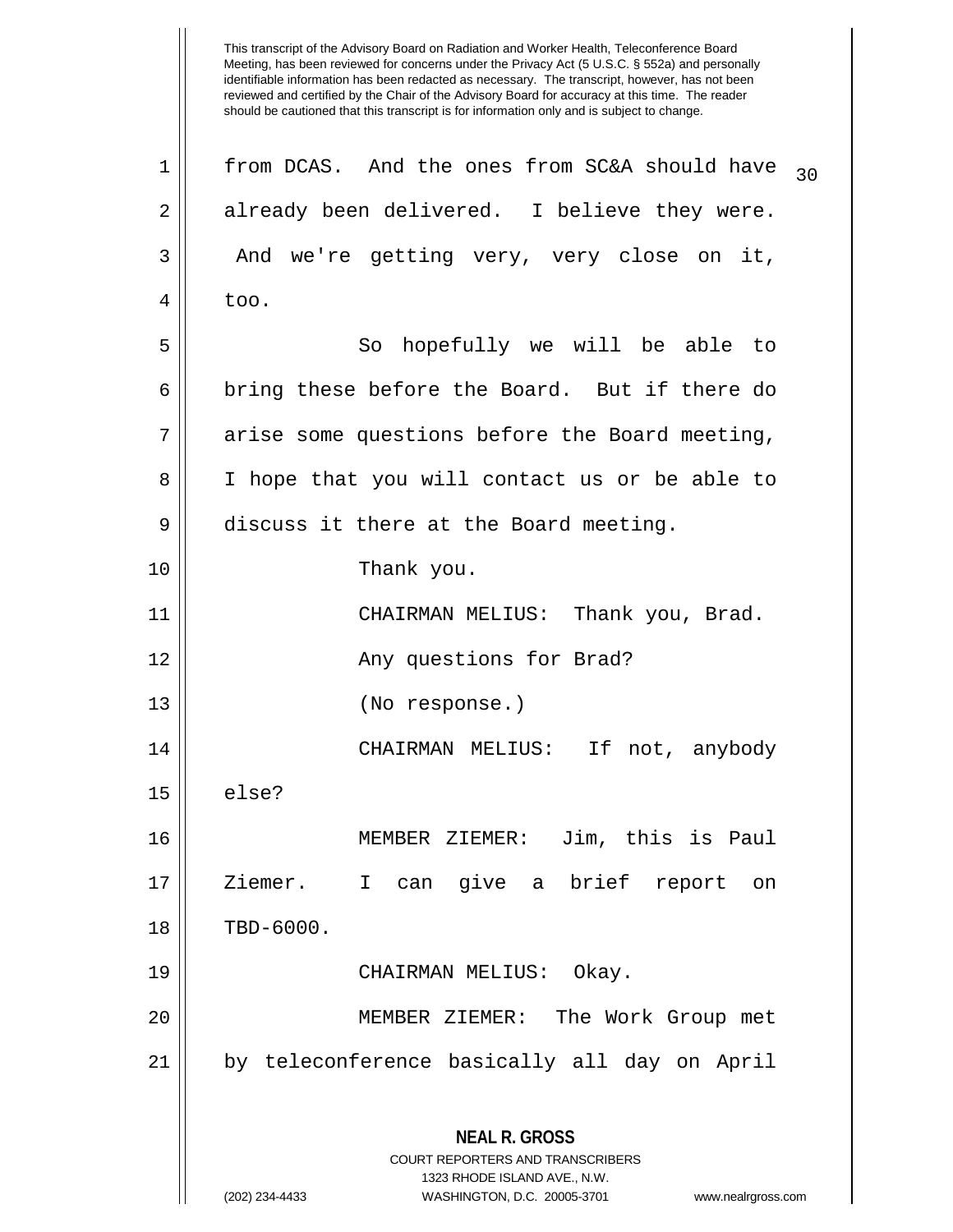| 1  | 26th. We discussed General Steel Industries,<br>31 |
|----|----------------------------------------------------|
| 2  | Baker Brothers, Joslyn Manufacturing, and          |
| 3  | Simonds Saw and Steel. Most of our time was        |
| 4  | devoted to General Steel Industries.               |
| 5  | We are working on the final form                   |
| 6  | for the model for dose reconstruction and          |
| 7  | still have some additional work to do. So we       |
| 8  | have scheduled another meeting for June 20th.      |
| 9  | And also there is a technical call scheduled       |
| 10 | between NIOSH and SC&A prior to that so that       |
| 11 | we can reach a point where we can resolve the      |
| 12 | final dose model to address the findings in        |
| 13 | the matrix and try to close that out so that       |
| 14 | we get a final revision of Appendix BB for         |
| 15 | General Steel Industries.                          |
| 16 | For Baker Brothers, we will<br>be                  |
| 17 | bringing a recommendation for the residual         |
| 18 | period to the Board at the next meeting.           |
| 19 | Joslyn Manufacturing is not yet                    |
| 20 | completed in terms of NIOSH responses to the       |
| 21 | SC&A review. So that is still in progress.         |
|    |                                                    |

**NEAL R. GROSS** COURT REPORTERS AND TRANSCRIBERS 1323 RHODE ISLAND AVE., N.W.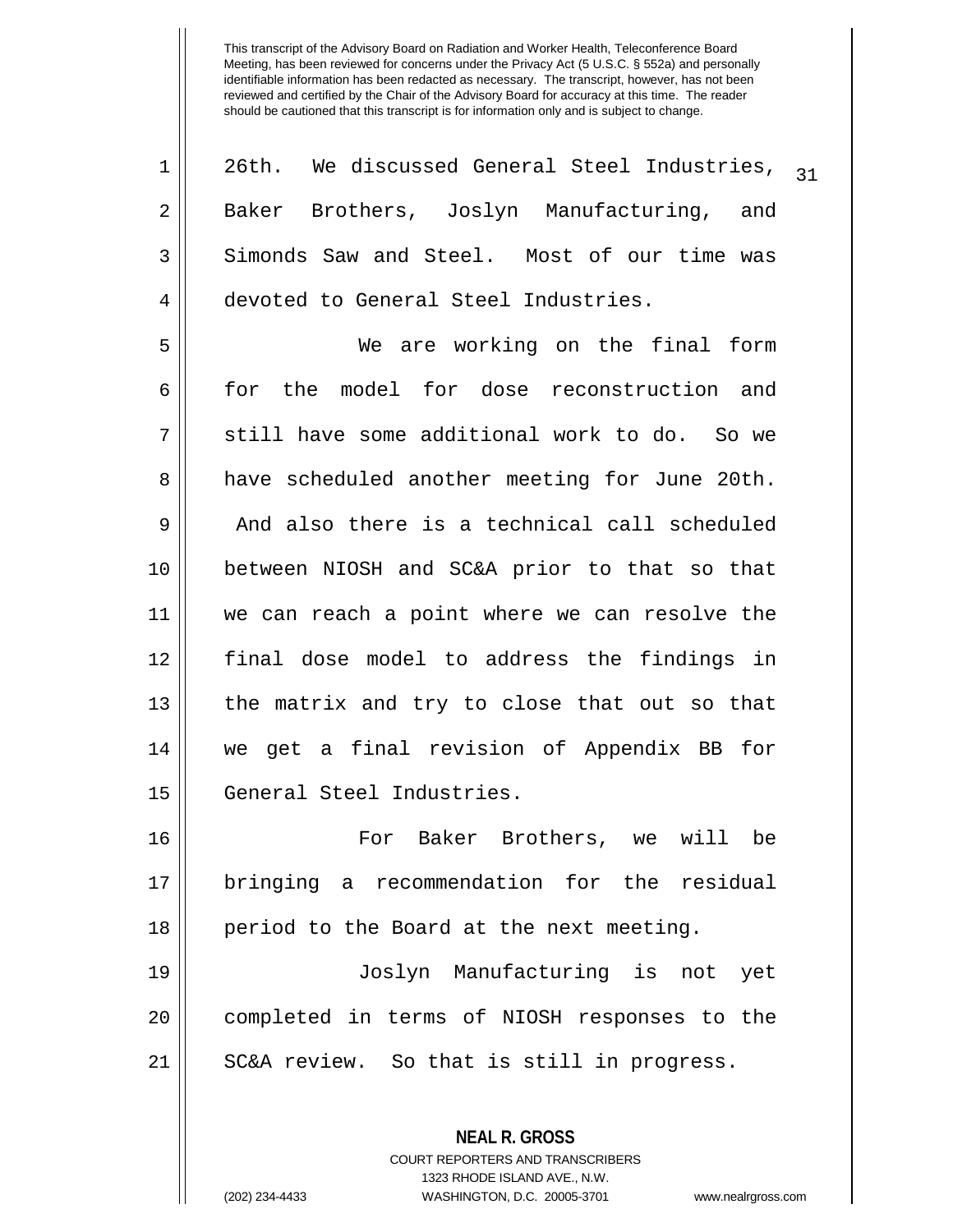Meeting, has been reviewed for concerns under the Privacy Act (5 U.S.C. § 552a) and personally identifiable information has been redacted as necessary. The transcript, however, has not been reviewed and certified by the Chair of the Advisory Board for accuracy at this time. The reader should be cautioned that this transcript is for information only and is subject to change. **NEAL R. GROSS** COURT REPORTERS AND TRANSCRIBERS  $1 \parallel$  For Simonds Steel and Saw, we are  $\frac{32}{2}$ 2 || still working on resolving the matrix issue  $3 \parallel$  there. 4 || So that completes my report. 5 CHAIRMAN MELIUS: Okay. Dose 6 Reconstruction? 7 MEMBER KOTELCHUCK: Mark, do you 8 want to say anything or should I just give the 9 report? 10 MEMBER GRIFFON: You can go ahead 11 || and give a report. 12 MEMBER KOTELCHUCK: Okay. We met 13 on March 25th. We went over 5 blind dose 14 || reconstructions, and 18 more are in progress. 15 Things seem to be moving along reasonably 16 well. And we went through case reviews for 17 || sets 8 and 9. There are a few outstanding 18 issues, which we expect to complete at our 19 meeting on May 21st. 20 And then we started on, I believe 21 on, the 10th to the 13th sets with the

1323 RHODE ISLAND AVE., N.W.

This transcript of the Advisory Board on Radiation and Worker Health, Teleconference Board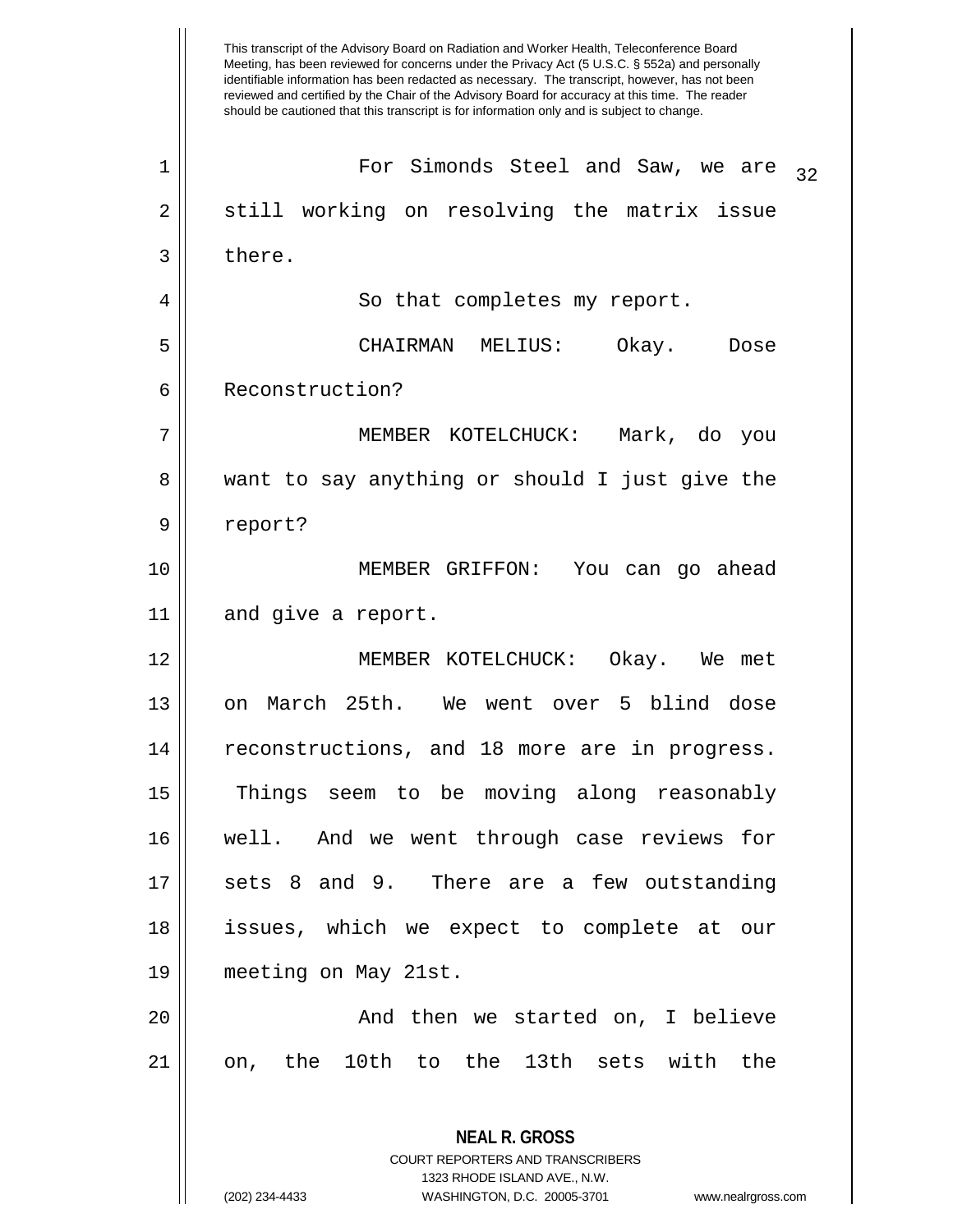This transcript of the Advisory Board on Radiation and Worker Health, Teleconference Board Meeting, has been reviewed for concerns under the Privacy Act (5 U.S.C. § 552a) and personally identifiable information has been redacted as necessary. The transcript, however, has not been reviewed and certified by the Chair of the Advisory Board for accuracy at this time. The reader should be cautioned that this transcript is for information only and is subject to change. **NEAL R. GROSS** COURT REPORTERS AND TRANSCRIBERS  $1 \parallel$  Savannah River site. And I assume we will go  $33 \pm 1$ 2 further ahead with that and then possibly get 3 || to the Rocky Flats and Los Alamos plants in 4 | those sets, 10th to the 13th. 5 | So we are moving along. 6 CHAIRMAN MELIUS: Good. 7 || MEMBER KOTELCHUCK: Okay. 8 CHAIRMAN MELIUS: Any questions 9 H for Dave or Mark? 10 (No response.) 11 CHAIRMAN MELIUS: Anybody else 12 want to volunteer? 13 MR. STIVER: This is John Stiver. 14 I just got on. I was having some 15 | connectivity issues earlier. 16 Yes, we are close to findings, but 17 I think we were hoping to get closer. We are 18 hoping to flesh those out at an upcoming 19 meeting. Basically we are working on the  $20$  sites, which are, among them, Fernald. And so 21 I think there are another 14 or 15 findings

1323 RHODE ISLAND AVE., N.W.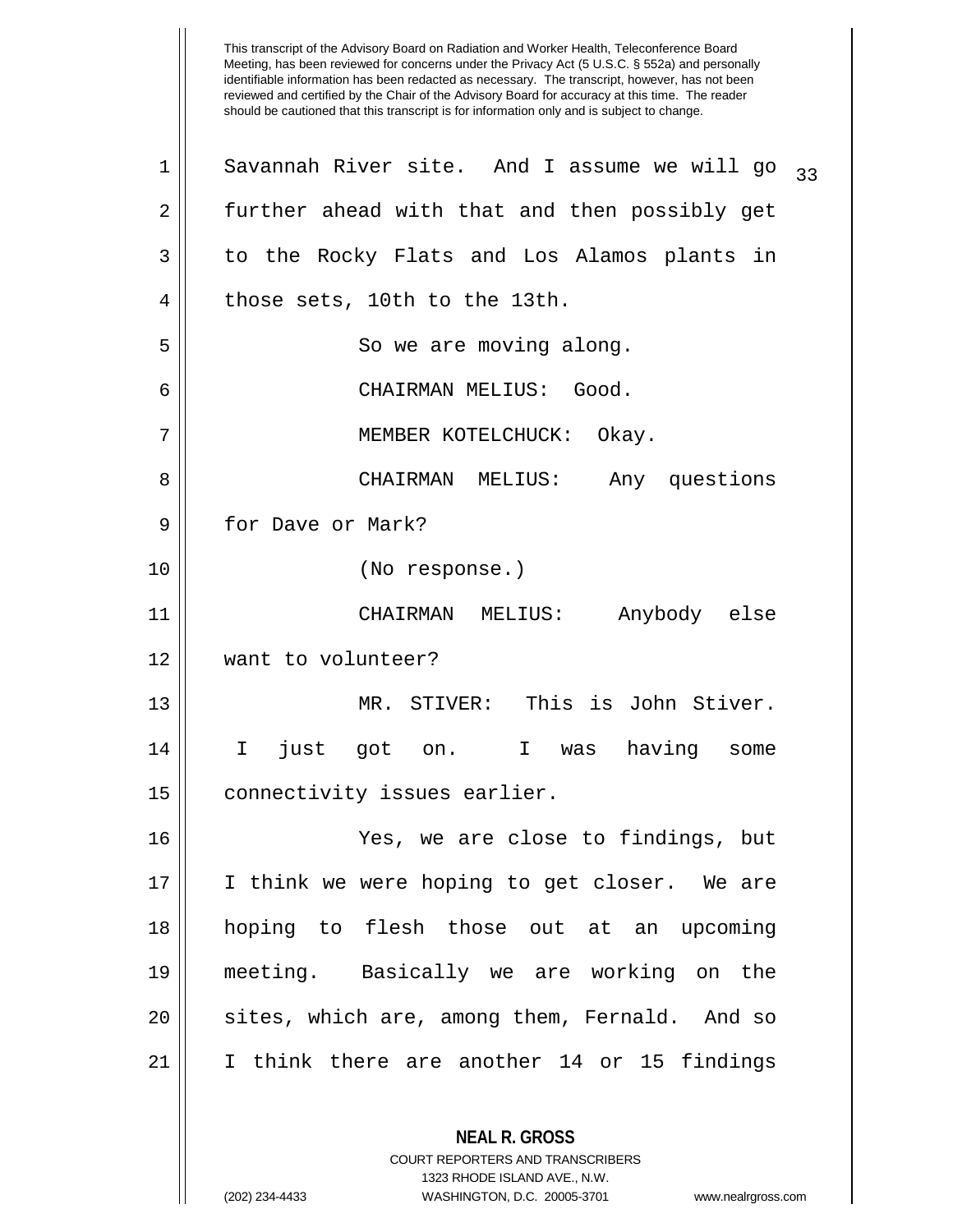This transcript of the Advisory Board on Radiation and Worker Health, Teleconference Board Meeting, has been reviewed for concerns under the Privacy Act (5 U.S.C. § 552a) and personally identifiable information has been redacted as necessary. The transcript, however, has not been reviewed and certified by the Chair of the Advisory Board for accuracy at this time. The reader should be cautioned that this transcript is for information only and is subject to change. **NEAL R. GROSS** COURT REPORTERS AND TRANSCRIBERS  $\begin{array}{c|c} 1 & \text{there as well.} \end{array}$ 2 CHAIRMAN MELIUS: Okay. Any other 3 Work Group or Subcommittee Chairs want to 4 report? 5 MEMBER RICHARDSON: This is David 6 || Richardson. Regarding the Scientific Issues 7 | Subcommittee, there is nothing to report 8 CHAIRMAN MELIUS: Okay. Anybody 9 else? 10 MEMBER GRIFFON: Jim, this is 11 Mark. 12 CHAIRMAN MELIUS: Hi, Mark. 13 MEMBER GRIFFON: Just on Rocky 14 Flats, I can give an update on it only because 15 LaVon gave me an update in a recent email 16 here. But I think the summary is that NIOSH 17 and ORAU had several White Papers in various 18 || stages of completion regarding tritium, the 19 || SBI investigation slash falsification of data, 20 | thorium and neptunium. And I will be 21 coordinating with them with NIOSH to schedule,

1323 RHODE ISLAND AVE., N.W.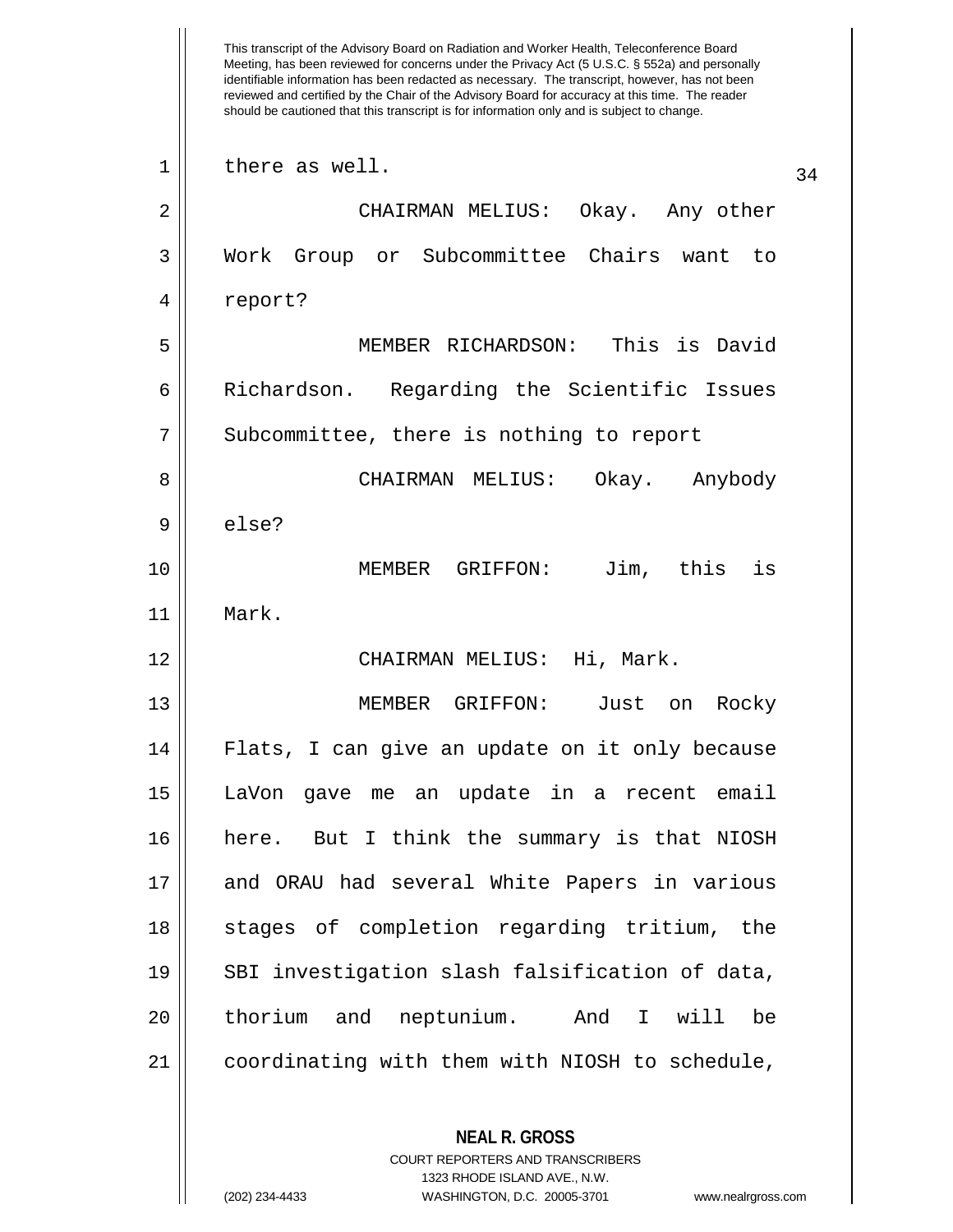This transcript of the Advisory Board on Radiation and Worker Health, Teleconference Board Meeting, has been reviewed for concerns under the Privacy Act (5 U.S.C. § 552a) and personally identifiable information has been redacted as necessary. The transcript, however, has not been reviewed and certified by the Chair of the Advisory Board for accuracy at this time. The reader should be cautioned that this transcript is for information only and is subject to change. **NEAL R. GROSS** COURT REPORTERS AND TRANSCRIBERS 1323 RHODE ISLAND AVE., N.W. (202) 234-4433 WASHINGTON, D.C. 20005-3701 www.nealrgross.com  $1 \parallel$  you know. As soon as these go through their  $\frac{1}{35}$ 2 | final review process, I think we will probably  $3 \parallel$  be in a position where we can have a Work 4 | Group meeting for Rocky Flats. 5 CHAIRMAN MELIUS: And do you think 6 || that will be before the July meeting, Mark, or 7 | --8 MEMBER GRIFFON: I don't know. 9 || LaVon, you have a better -- is LaVon on or --10 MR. RUTHERFORD: Yes, I'm on. 11 Based on our current schedule, I definitely 12 || say yes, it will be ready for like a June Work 13 || Group meeting. I think right now a number of 14 these reports should be out in the May time 15 period, but I haven't seen ORAU's updated 16 || schedule, as Stu had mentioned. 17 || MEMBER GRIFFON: Okay. 18 CHAIRMAN MELIUS: Okay. 19 MEMBER GRIFFON: So possibly, yes.  $20$  | Yes. 21 CHAIRMAN MELIUS: Again, that SEC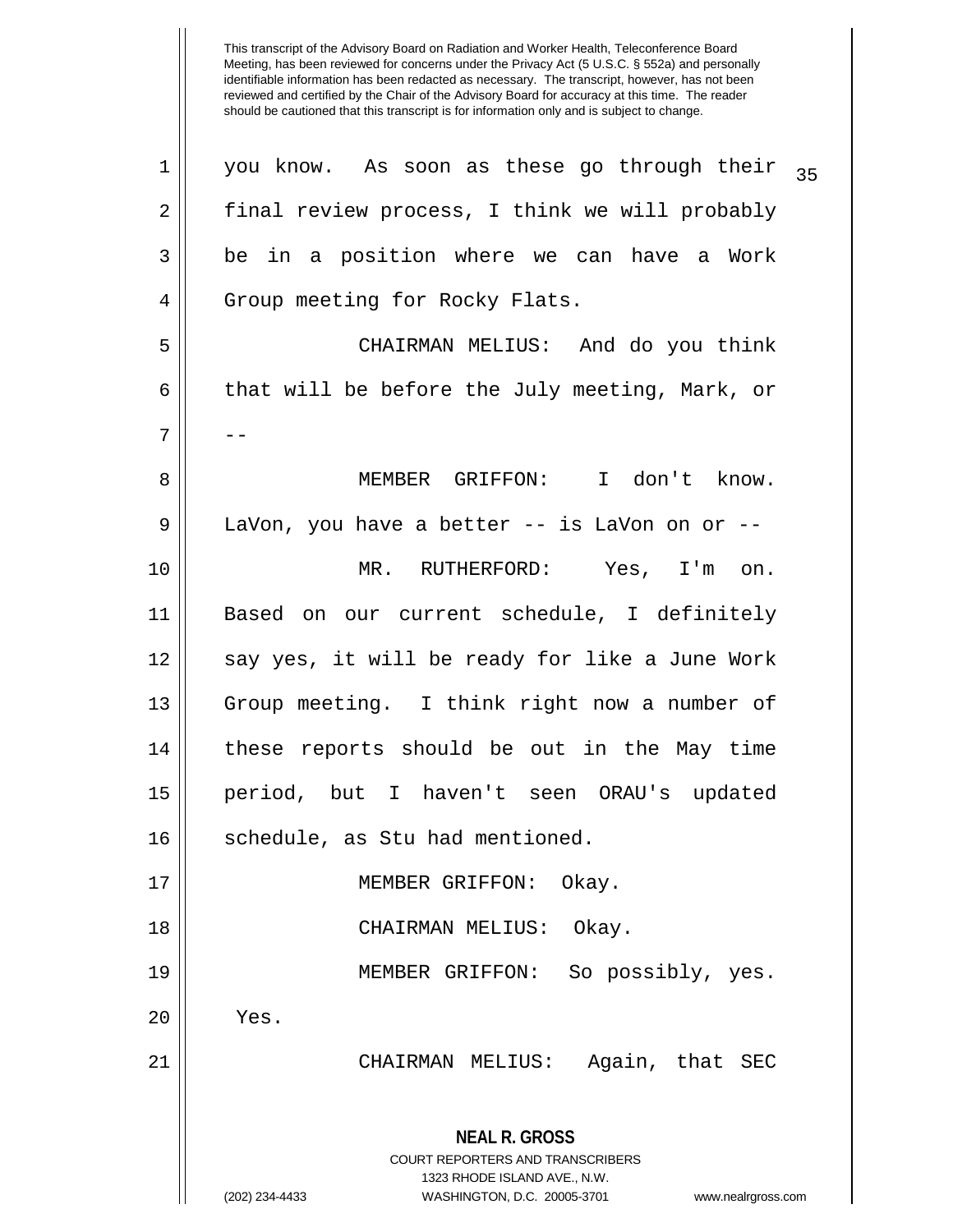This transcript of the Advisory Board on Radiation and Worker Health, Teleconference Board Meeting, has been reviewed for concerns under the Privacy Act (5 U.S.C. § 552a) and personally identifiable information has been redacted as necessary. The transcript, however, has not been reviewed and certified by the Chair of the Advisory Board for accuracy at this time. The reader should be cautioned that this transcript is for information only and is subject to change.  $1$  involves a significant number of people. So  $_{36}$ 2 || we would like to keep that process moving  $3 \parallel$  along to the extent possible, Stu and LaVon. 4 MR. HINNEFELD: Sure thing. We'll 5 do what we can. 6 CHAIRMAN MELIUS: Anyone else? 7 MEMBER BEACH: Yes. Hi, Jim. 8 || This is Josie. 9 CHAIRMAN MELIUS: Hi, Josie. 10 MEMBER BEACH: I just have a real 11 quick update for Brookhaven. We had 13 Site 12 Profile issues. NIOSH responded to the last 13 two that we needed responses from. And we 14 have the SEC issues. Basically we just need a 15 quick call of the Work Group to clear up and 16 close all of the issues that were satisfied at 17 the last Board meeting and then just take a 18 || look at the rest of those TBD issues. 19 And I think, you know, a quick 20 || one-hour call will tie it all up for us. So I 21 will be working with Ted to schedule something

> COURT REPORTERS AND TRANSCRIBERS 1323 RHODE ISLAND AVE., N.W. (202) 234-4433 WASHINGTON, D.C. 20005-3701 www.nealrgross.com

**NEAL R. GROSS**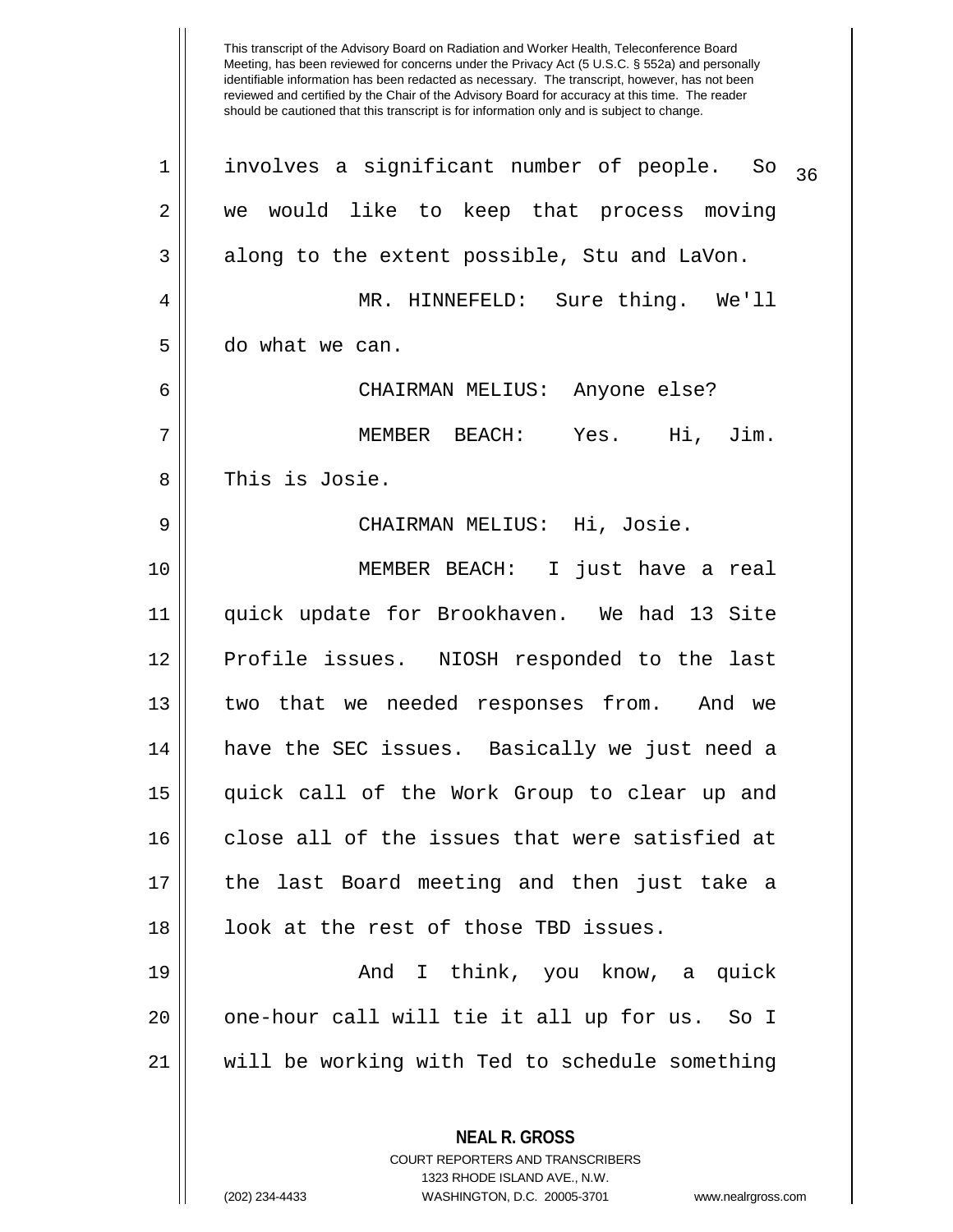Meeting, has been reviewed for concerns under the Privacy Act (5 U.S.C. § 552a) and personally identifiable information has been redacted as necessary. The transcript, however, has not been reviewed and certified by the Chair of the Advisory Board for accuracy at this time. The reader should be cautioned that this transcript is for information only and is subject to change. **NEAL R. GROSS** COURT REPORTERS AND TRANSCRIBERS 1323 RHODE ISLAND AVE., N.W.  $1 \parallel$  like that in the near future.  $37$ 2 CHAIRMAN MELIUS: Good. Thank  $3 \parallel$  you. 4 || I actually have a couple of 5 updates. The SEC Evaluation Work Group has  $6 \parallel$  been dealing with a sufficient accuracy issue.  $7 \parallel$  And, actually, I have more of a question for 8 || LaVon or Stu. At our last meeting of the Work 9 Group, the next step was we were waiting for a 10 || report from or sort of a White Paper from 11 NIOSH on sufficient accuracy. And I don't 12 have an idea where that is. 13 MR. RUTHERFORD: I apologize. I 14 was going to send you an update, Dr. Melius. 15 That is my fault. Actually, it was an outline  $16$  | that we were pulling together. 17 || CHAIRMAN MELIUS: Right. 18 MR. RUTHERFORD: And we have a 19 draft outline that is being circulated  $20$  | internally for comment. And so we are moving 21 | forward with that.

This transcript of the Advisory Board on Radiation and Worker Health, Teleconference Board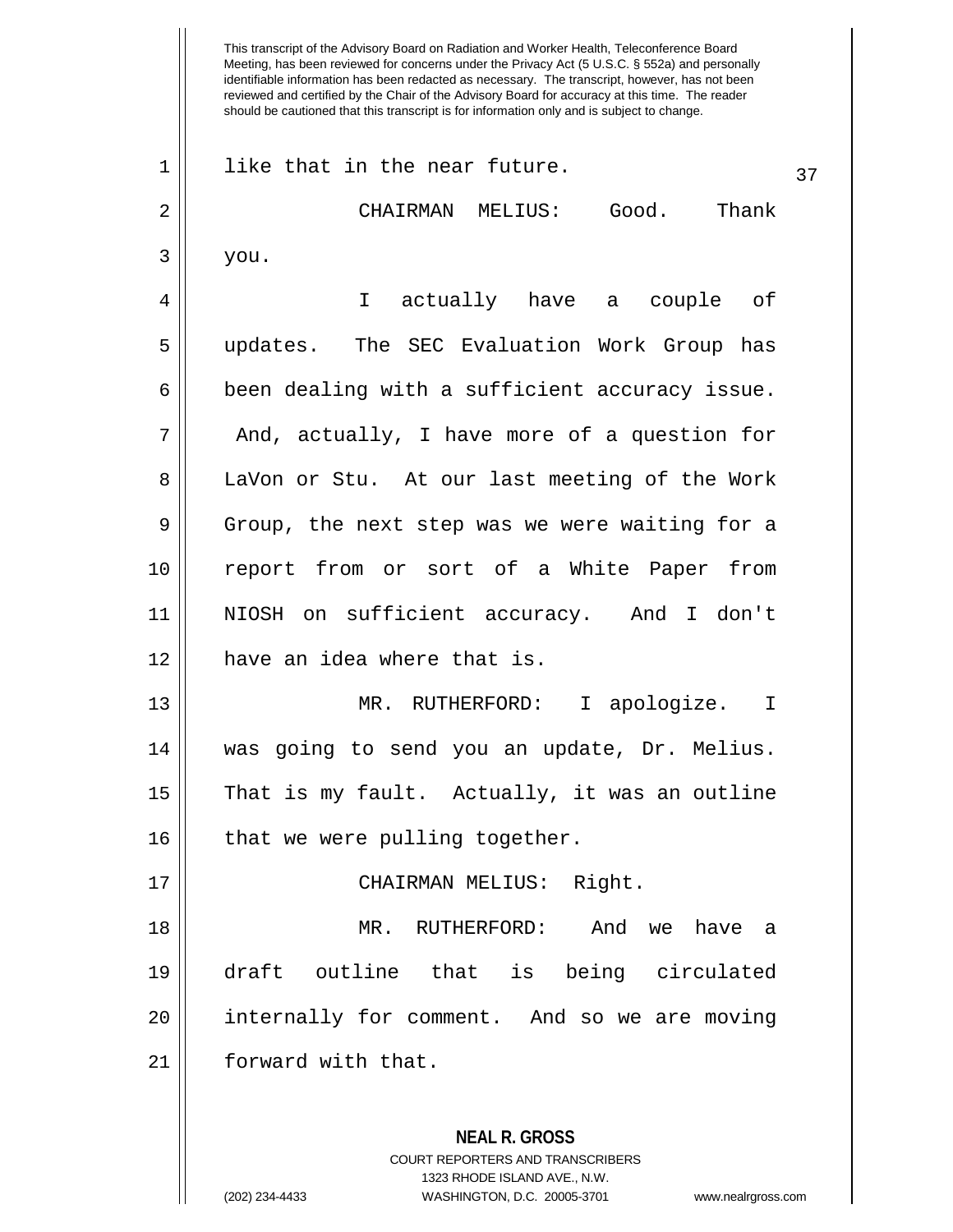| 1  | I did just recently got comments<br>38                                                                                                                                 |  |  |  |  |  |  |  |
|----|------------------------------------------------------------------------------------------------------------------------------------------------------------------------|--|--|--|--|--|--|--|
| 2  | from John Mauro that some of the technical                                                                                                                             |  |  |  |  |  |  |  |
| 3  | findings from Procedure-44 may actually fit                                                                                                                            |  |  |  |  |  |  |  |
| 4  | into this sufficient accuracy discussion. So                                                                                                                           |  |  |  |  |  |  |  |
| 5  | I am going to take a look at that as well and                                                                                                                          |  |  |  |  |  |  |  |
| 6  | see if it fits into the outline. But I don't                                                                                                                           |  |  |  |  |  |  |  |
| 7  | see any problem with getting that outline to                                                                                                                           |  |  |  |  |  |  |  |
| 8  | the Work Group within the next couple of                                                                                                                               |  |  |  |  |  |  |  |
| 9  | weeks.                                                                                                                                                                 |  |  |  |  |  |  |  |
| 10 | CHAIRMAN MELIUS: Okay. Great.                                                                                                                                          |  |  |  |  |  |  |  |
| 11 | And then I think we will do a Work Group                                                                                                                               |  |  |  |  |  |  |  |
| 12 | conference call to discuss that and then have                                                                                                                          |  |  |  |  |  |  |  |
| 13 | further discussion at the Board meeting in                                                                                                                             |  |  |  |  |  |  |  |
| 14 | July. So good.                                                                                                                                                         |  |  |  |  |  |  |  |
| 15 | The other Work Group Chair is the                                                                                                                                      |  |  |  |  |  |  |  |
| 16 | Hanford Work Group. Arjun, do you want to                                                                                                                              |  |  |  |  |  |  |  |
| 17 | give an update on the progress there? And                                                                                                                              |  |  |  |  |  |  |  |
| 18 | then I have another item as part of that. Are                                                                                                                          |  |  |  |  |  |  |  |
| 19 | you still on, Arjun?                                                                                                                                                   |  |  |  |  |  |  |  |
| 20 | DR. MAKHIJANI: Yes, I am on.                                                                                                                                           |  |  |  |  |  |  |  |
| 21 | CHAIRMAN MELIUS: Okay. Good.                                                                                                                                           |  |  |  |  |  |  |  |
|    | <b>NEAL R. GROSS</b><br><b>COURT REPORTERS AND TRANSCRIBERS</b><br>1323 RHODE ISLAND AVE., N.W.<br>(202) 234-4433<br>WASHINGTON, D.C. 20005-3701<br>www.nealrgross.com |  |  |  |  |  |  |  |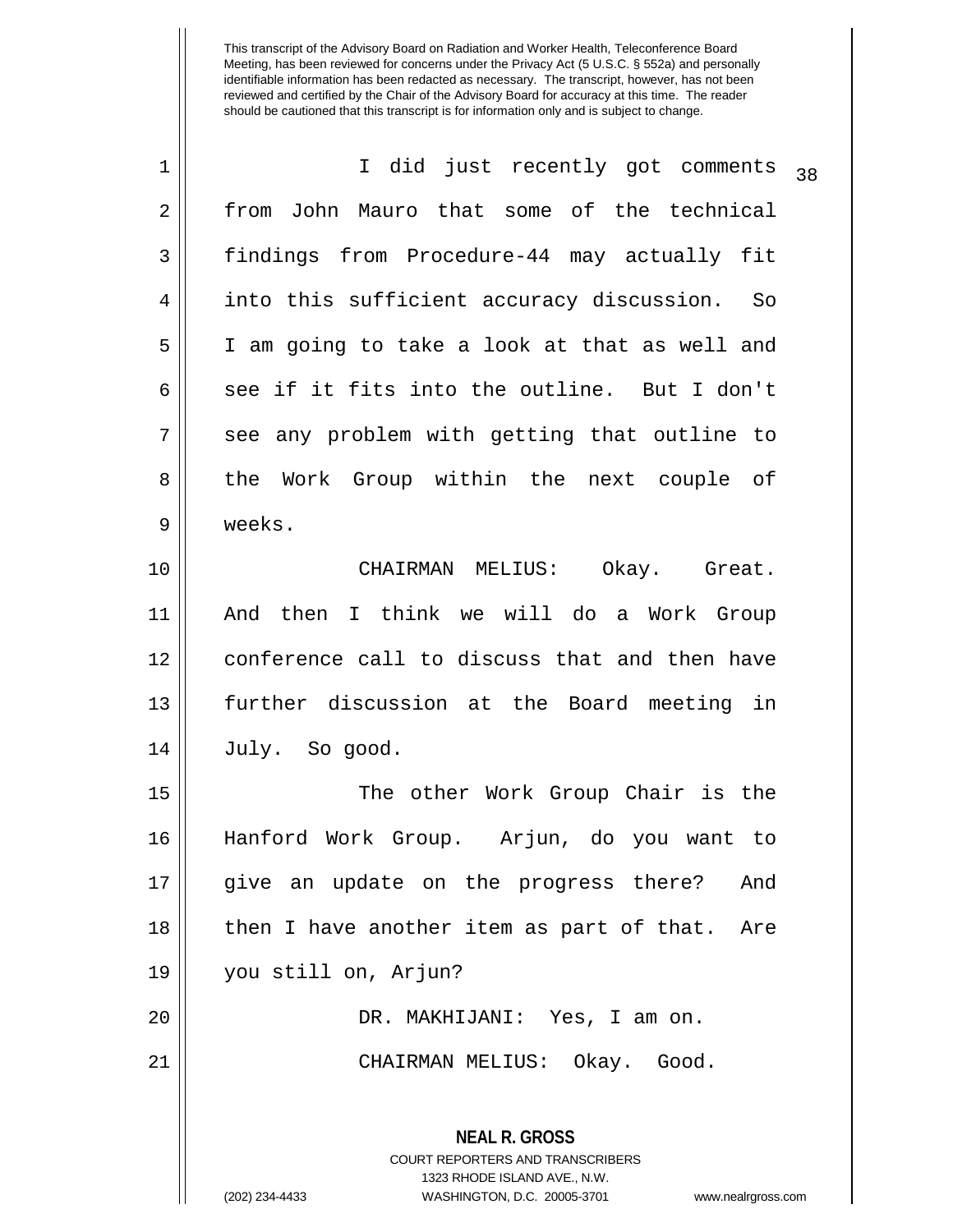| $\mathbf 1$    | DR. MAKHIJANI: We sent out a                                                                    | 39 |  |  |  |  |  |  |
|----------------|-------------------------------------------------------------------------------------------------|----|--|--|--|--|--|--|
| $\overline{a}$ | memorandum updating the key SEC issues. This                                                    |    |  |  |  |  |  |  |
| 3              | was following the site visit that happened in                                                   |    |  |  |  |  |  |  |
| 4              | the middle of May. And DOE had released the                                                     |    |  |  |  |  |  |  |
| 5              | notes from that site visit right away during                                                    |    |  |  |  |  |  |  |
| 6              | the visit to allow us to incorporate that into                                                  |    |  |  |  |  |  |  |
| 7              | the report and also a fair amount of other                                                      |    |  |  |  |  |  |  |
| 8              | research.                                                                                       |    |  |  |  |  |  |  |
| 9              | So that went out last week, I                                                                   |    |  |  |  |  |  |  |
| 10             | think, for the Work Group. And I believe you                                                    |    |  |  |  |  |  |  |
| 11             | received it, Dr. Melius. And other Members                                                      |    |  |  |  |  |  |  |
| 12             | should also have received it.                                                                   |    |  |  |  |  |  |  |
| 13             | basically Joe had discussed<br>So                                                               |    |  |  |  |  |  |  |
| 14             | with Sam Glover, you know, informally some                                                      |    |  |  |  |  |  |  |
| 15             | follow-up items. Some of them are noted in                                                      |    |  |  |  |  |  |  |
| 16             | the memorandum. And basically it's for the                                                      |    |  |  |  |  |  |  |
| 17             | Work Group now to give us further                                                               |    |  |  |  |  |  |  |
| 18             | instructions. Maybe Joe or Sam Glover might                                                     |    |  |  |  |  |  |  |
| 19             | want to add something to this.                                                                  |    |  |  |  |  |  |  |
| 20             | MR. FITZGERALD: Yes. I don't                                                                    |    |  |  |  |  |  |  |
| 21             | know -- this is Joe Fitzgerald. I don't know                                                    |    |  |  |  |  |  |  |
|                | <b>NEAL R. GROSS</b><br><b>COURT REPORTERS AND TRANSCRIBERS</b><br>1323 RHODE ISLAND AVE., N.W. |    |  |  |  |  |  |  |
|                | (202) 234-4433<br>WASHINGTON, D.C. 20005-3701<br>www.nealrgross.com                             |    |  |  |  |  |  |  |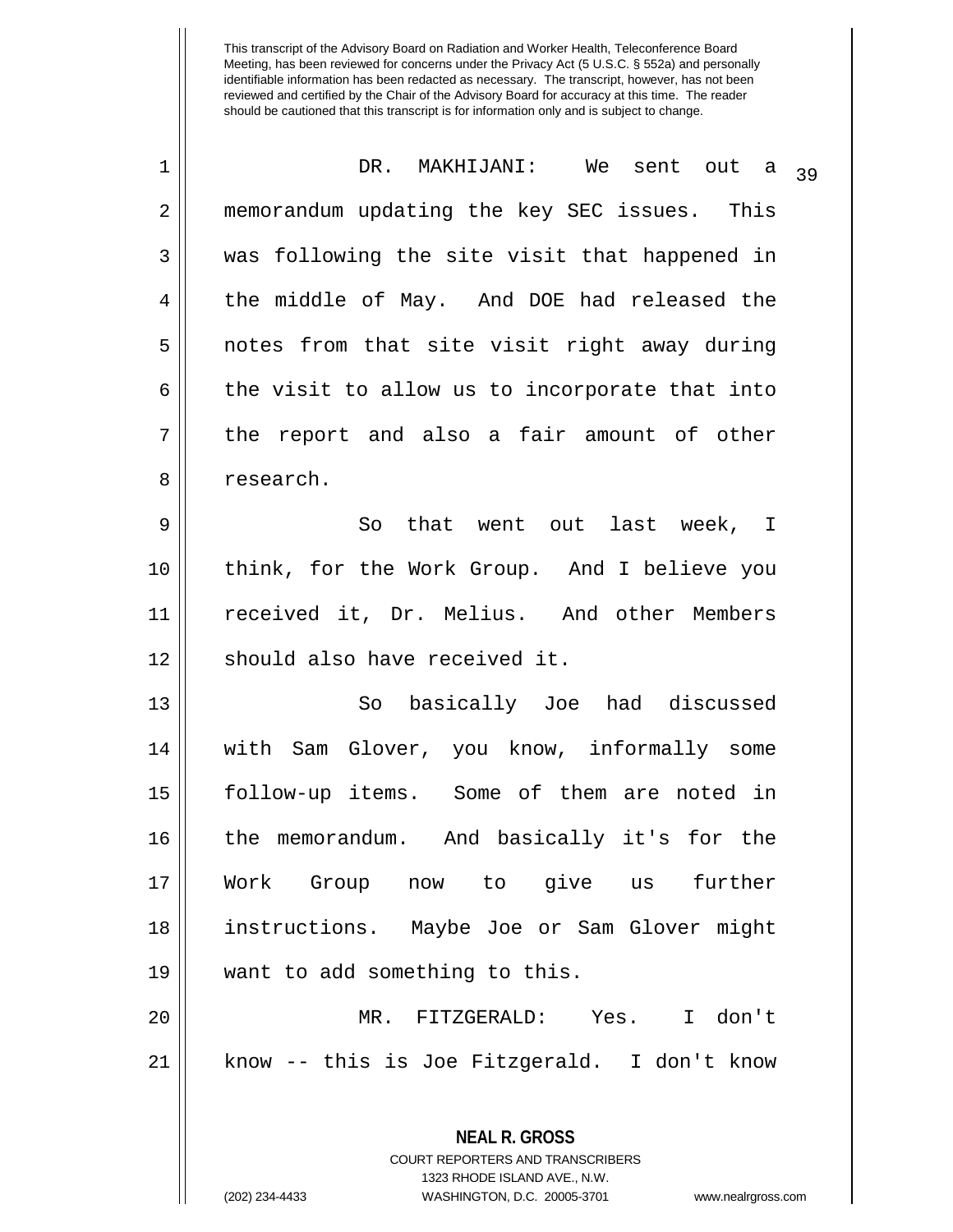| $\mathbf 1$ | if Sam is on the line or not, but both he and            | 40 |  |  |  |  |  |  |
|-------------|----------------------------------------------------------|----|--|--|--|--|--|--|
| 2           | I had data capture requests going back to                |    |  |  |  |  |  |  |
| 3           | Hanford to pick up on a few items on both                |    |  |  |  |  |  |  |
| 4           | sides stemming from the visit further research           |    |  |  |  |  |  |  |
| 5           | that would help answer some of the issues.               |    |  |  |  |  |  |  |
| 6           | But we did get quite a bit on the on-site.               |    |  |  |  |  |  |  |
| 7           | This is to complement that. So that is in the            |    |  |  |  |  |  |  |
| 8           | works right now.                                         |    |  |  |  |  |  |  |
| 9           | CHAIRMAN MELIUS: Okay. And the                           |    |  |  |  |  |  |  |
| 10          | other Hanford update is Wanda kindly referred            |    |  |  |  |  |  |  |
| 11          | some PER evaluations to the Hanford Work                 |    |  |  |  |  |  |  |
| 12          | Group.                                                   |    |  |  |  |  |  |  |
| 13          | MEMBER MUNN: We try to be as                             |    |  |  |  |  |  |  |
| 14          | considerate as possible.                                 |    |  |  |  |  |  |  |
| 15          | CHAIRMAN MELIUS: Thank you.<br>I                         |    |  |  |  |  |  |  |
| 16          | should have actually sent you a thank you note           |    |  |  |  |  |  |  |
| 17          | or something.                                            |    |  |  |  |  |  |  |
| 18          | But, anyway, so we will be                               |    |  |  |  |  |  |  |
| 19          | scheduling a Hanford Work Group meeting                  |    |  |  |  |  |  |  |
| 20          | sometime in the next few, several weeks,                 |    |  |  |  |  |  |  |
| 21          | certainly before the July meeting, to discuss            |    |  |  |  |  |  |  |
|             | <b>NEAL R. GROSS</b><br>COURT REPORTERS AND TRANSCRIBERS |    |  |  |  |  |  |  |

1323 RHODE ISLAND AVE., N.W.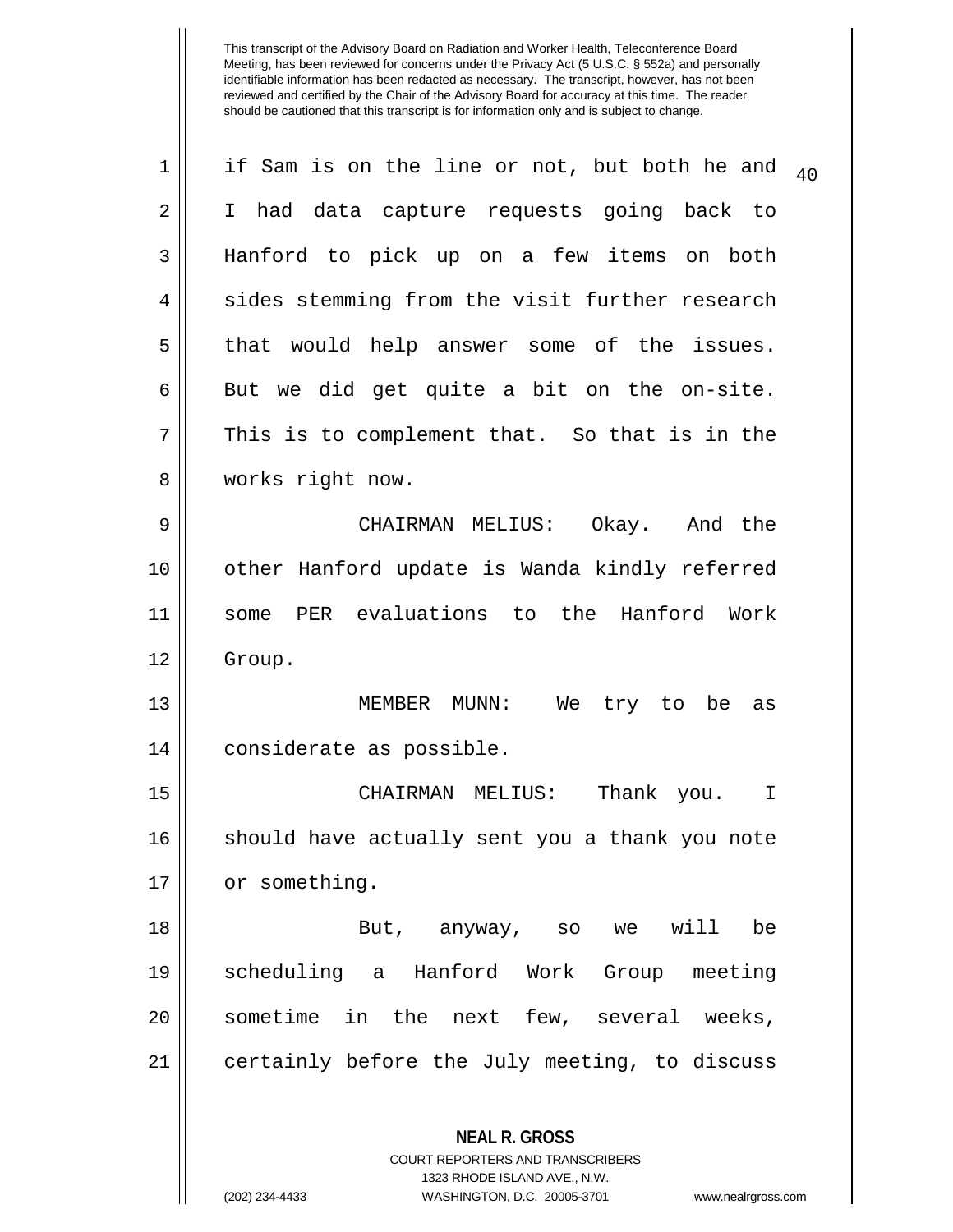Meeting, has been reviewed for concerns under the Privacy Act (5 U.S.C. § 552a) and personally identifiable information has been redacted as necessary. The transcript, however, has not been reviewed and certified by the Chair of the Advisory Board for accuracy at this time. The reader should be cautioned that this transcript is for information only and is subject to change. **NEAL R. GROSS** COURT REPORTERS AND TRANSCRIBERS 1 || some of these issues and the PERs. I think we  $_{41}$  $2 \parallel$  can do it by telephone, which will ease the  $3 \parallel$  scheduling. But we will go forward on that, 4 move forward on that. 5 Any other Work Group Chairs want 6 | to report? 7 (No response.) 8 Okay. Moving on, the next item, 9 || "Board Correspondence," is really taken care 10 || of already, was just the Brookhaven letter. 11 || The Rand then the final item is the 12 July meeting. I think, as you can see from  $13$  || our discussions, there is at this point a fair 14 || amount of uncertainty about exactly what will 15 be on the agenda for July, what will be 16 completed, and how long it will take to 17 address some of these issues. 18 I believe we should all plan on at 19 least a -- probably should plan on I think a  $20$  || two-day meeting is fair, maybe a day and a 21 half. It could end up being a long two days.

1323 RHODE ISLAND AVE., N.W.

This transcript of the Advisory Board on Radiation and Worker Health, Teleconference Board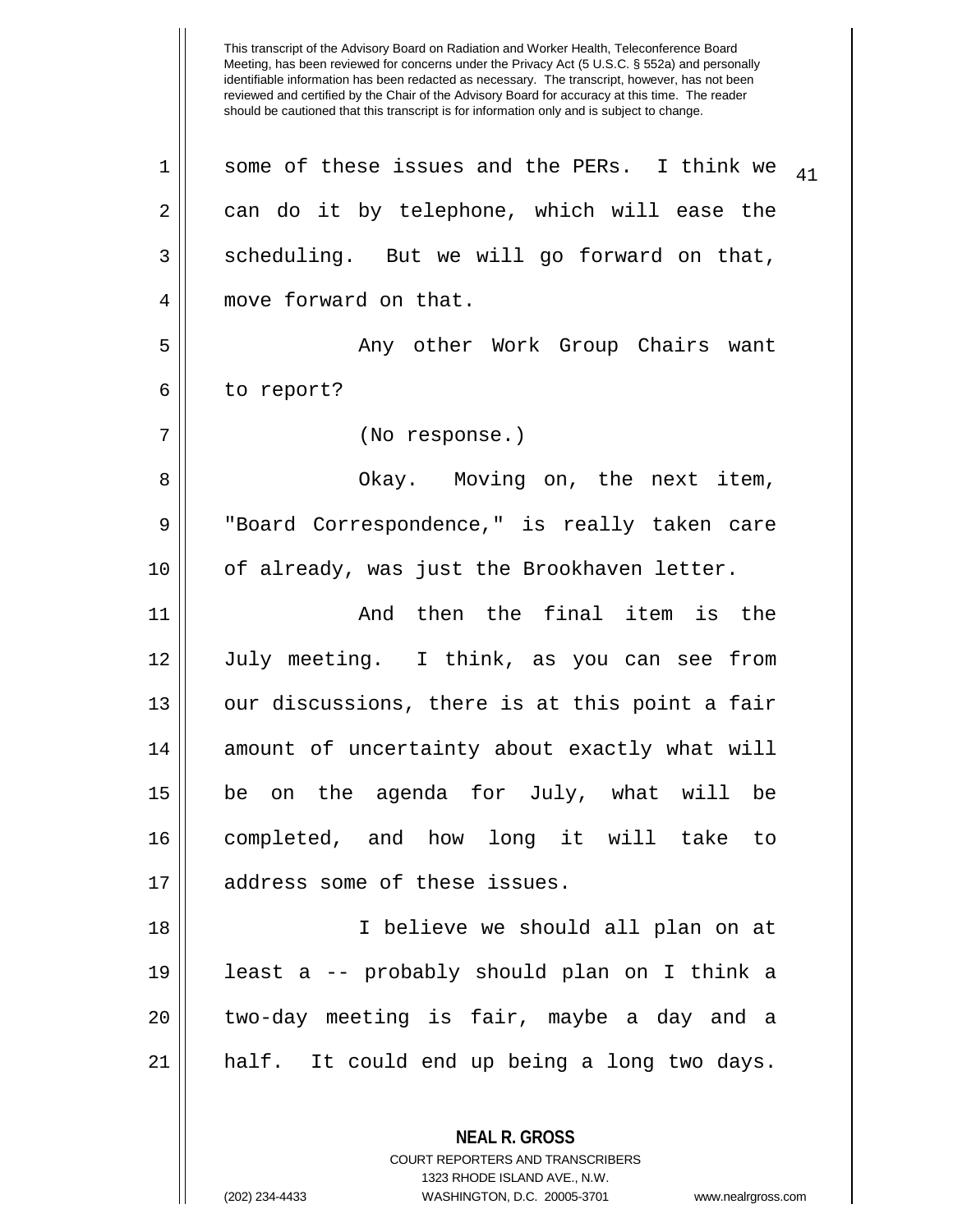| $\mathbf 1$    | But I think it is more likely to be a<br>42    |  |  |  |  |  |  |  |
|----------------|------------------------------------------------|--|--|--|--|--|--|--|
| $\overline{2}$ | reasonable day and a half or two-day meeting   |  |  |  |  |  |  |  |
| 3              | in July. And then we'll I think then figure    |  |  |  |  |  |  |  |
| 4              | out whether we try to do any Work Group or     |  |  |  |  |  |  |  |
| 5              | Subcommittee meetings in conjunction with      |  |  |  |  |  |  |  |
| 6              | that.                                          |  |  |  |  |  |  |  |
| 7              | think let's see where we stand<br>$\mathbf{I}$ |  |  |  |  |  |  |  |
| 8              | with some of these other items and I think we  |  |  |  |  |  |  |  |
| 9              | -- and also where we are with this ORAU, the   |  |  |  |  |  |  |  |
| 10             | ORAU work plan, and how that might affect some |  |  |  |  |  |  |  |
| 11             | of our ability to address some of the sites,   |  |  |  |  |  |  |  |
| 12             | particularly ones where there is uncertainty   |  |  |  |  |  |  |  |
| 13             | about will we be able or ready with            |  |  |  |  |  |  |  |
| 14             | recommendations or updates on those.           |  |  |  |  |  |  |  |
| 15             | So if we can let everybody know                |  |  |  |  |  |  |  |
| 16             | sometime in the -- say, give us about three    |  |  |  |  |  |  |  |
| 17             | weeks or so. And we'll pin it down more in     |  |  |  |  |  |  |  |
| 18             | terms of how long it will be and how we will   |  |  |  |  |  |  |  |
| 19             | manage it. But I think, for sure, it will be   |  |  |  |  |  |  |  |
| 20             | at least a two-day meeting.                    |  |  |  |  |  |  |  |
| 21             | Does that fit with your sense, Stu             |  |  |  |  |  |  |  |
|                |                                                |  |  |  |  |  |  |  |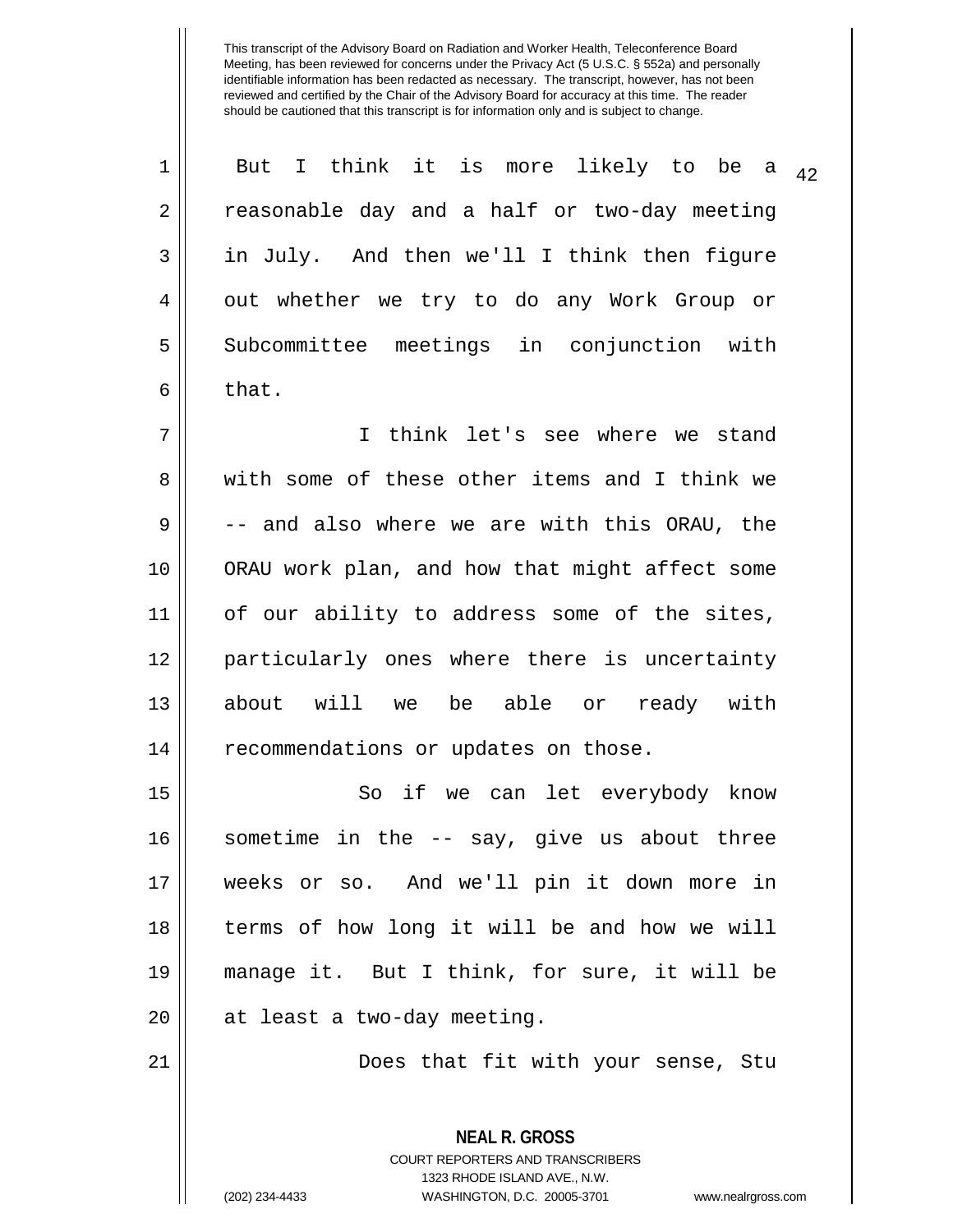This transcript of the Advisory Board on Radiation and Worker Health, Teleconference Board Meeting, has been reviewed for concerns under the Privacy Act (5 U.S.C. § 552a) and personally identifiable information has been redacted as necessary. The transcript, however, has not been reviewed and certified by the Chair of the Advisory Board for accuracy at this time. The reader should be cautioned that this transcript is for information only and is subject to change. **NEAL R. GROSS** COURT REPORTERS AND TRANSCRIBERS 1323 RHODE ISLAND AVE., N.W. (202) 234-4433 WASHINGTON, D.C. 20005-3701 www.nealrgross.com <sup>43</sup> <sup>1</sup> and Ted? 2 MR. KATZ: Yes. I think that is  $3 \parallel$  exactly right. 4 CHAIRMAN MELIUS: Yes. 5 MR. HINNEFELD: Yes. It fits with 6 || my expectation as well. 7 CHAIRMAN MELIUS: Okay. 8 MEMBER LOCKEY: Jim? 9 CHAIRMAN MELIUS: Yes? 10 MEMBER LOCKEY: Jim Lockey. Would 11 that mean scheduling flights out the second 12 || day in the evening or that following day? 13 CHAIRMAN MELIUS: That I don't 14 || think we can say now. We will try to pin that 15 down within the next -- say, by within three 16 weeks. 17 MEMBER LOCKEY: That would be 18 || great. Thanks. 19 CHAIRMAN MELIUS: Yes. 20 MEMBER KOTELCHUCK: Dave 21 Kotelchuck. But which of the days -- we have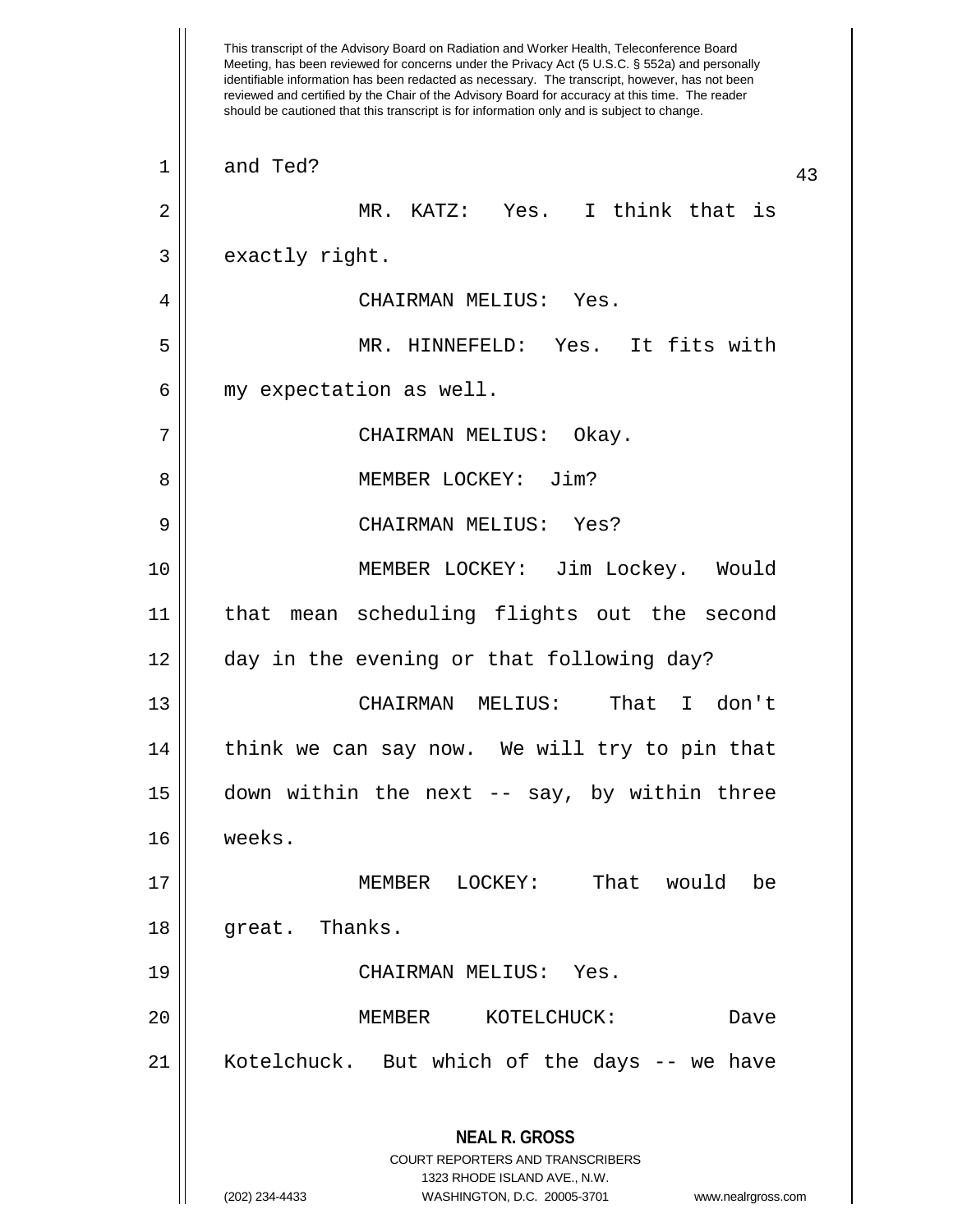| 1  | Tuesday through Thursday set aside. Is it<br>44                                                                                                                        |  |  |  |  |  |  |  |
|----|------------------------------------------------------------------------------------------------------------------------------------------------------------------------|--|--|--|--|--|--|--|
| 2  | that we would do Tuesday and Wednesday and                                                                                                                             |  |  |  |  |  |  |  |
| 3  | then possibly either leave Wednesday night or                                                                                                                          |  |  |  |  |  |  |  |
| 4  | Thursday morning or do we want to<br>do                                                                                                                                |  |  |  |  |  |  |  |
| 5  | Wednesday-Thursday and drop Tuesday?                                                                                                                                   |  |  |  |  |  |  |  |
| 6  | CHAIRMAN MELIUS: I think the                                                                                                                                           |  |  |  |  |  |  |  |
| 7  | prior plan is to do Tuesday and Wednesday.                                                                                                                             |  |  |  |  |  |  |  |
| 8  | MEMBER KOTELCHUCK: Okay. Good.                                                                                                                                         |  |  |  |  |  |  |  |
| 9  | CHAIRMAN MELIUS:<br>Yes.<br>And,                                                                                                                                       |  |  |  |  |  |  |  |
| 10 | again, plan within three weeks, we will let                                                                                                                            |  |  |  |  |  |  |  |
| 11 | you know about -- we should have a much better                                                                                                                         |  |  |  |  |  |  |  |
| 12 | idea of our timing and so forth so people can                                                                                                                          |  |  |  |  |  |  |  |
| 13 | plan their travel.                                                                                                                                                     |  |  |  |  |  |  |  |
| 14 | Any other comments or questions                                                                                                                                        |  |  |  |  |  |  |  |
| 15 | about the next Board meeting?                                                                                                                                          |  |  |  |  |  |  |  |
| 16 | (No response.)                                                                                                                                                         |  |  |  |  |  |  |  |
| 17 | CHAIRMAN MELIUS: If not, I think                                                                                                                                       |  |  |  |  |  |  |  |
| 18 | we can adjourn.                                                                                                                                                        |  |  |  |  |  |  |  |
| 19 | All right.<br>Thank<br>MEMBER MUNN:                                                                                                                                    |  |  |  |  |  |  |  |
| 20 | you, all.                                                                                                                                                              |  |  |  |  |  |  |  |
| 21 | CHAIRMAN MELIUS: Thank everybody.                                                                                                                                      |  |  |  |  |  |  |  |
|    | <b>NEAL R. GROSS</b><br><b>COURT REPORTERS AND TRANSCRIBERS</b><br>1323 RHODE ISLAND AVE., N.W.<br>WASHINGTON, D.C. 20005-3701<br>(202) 234-4433<br>www.nealrgross.com |  |  |  |  |  |  |  |